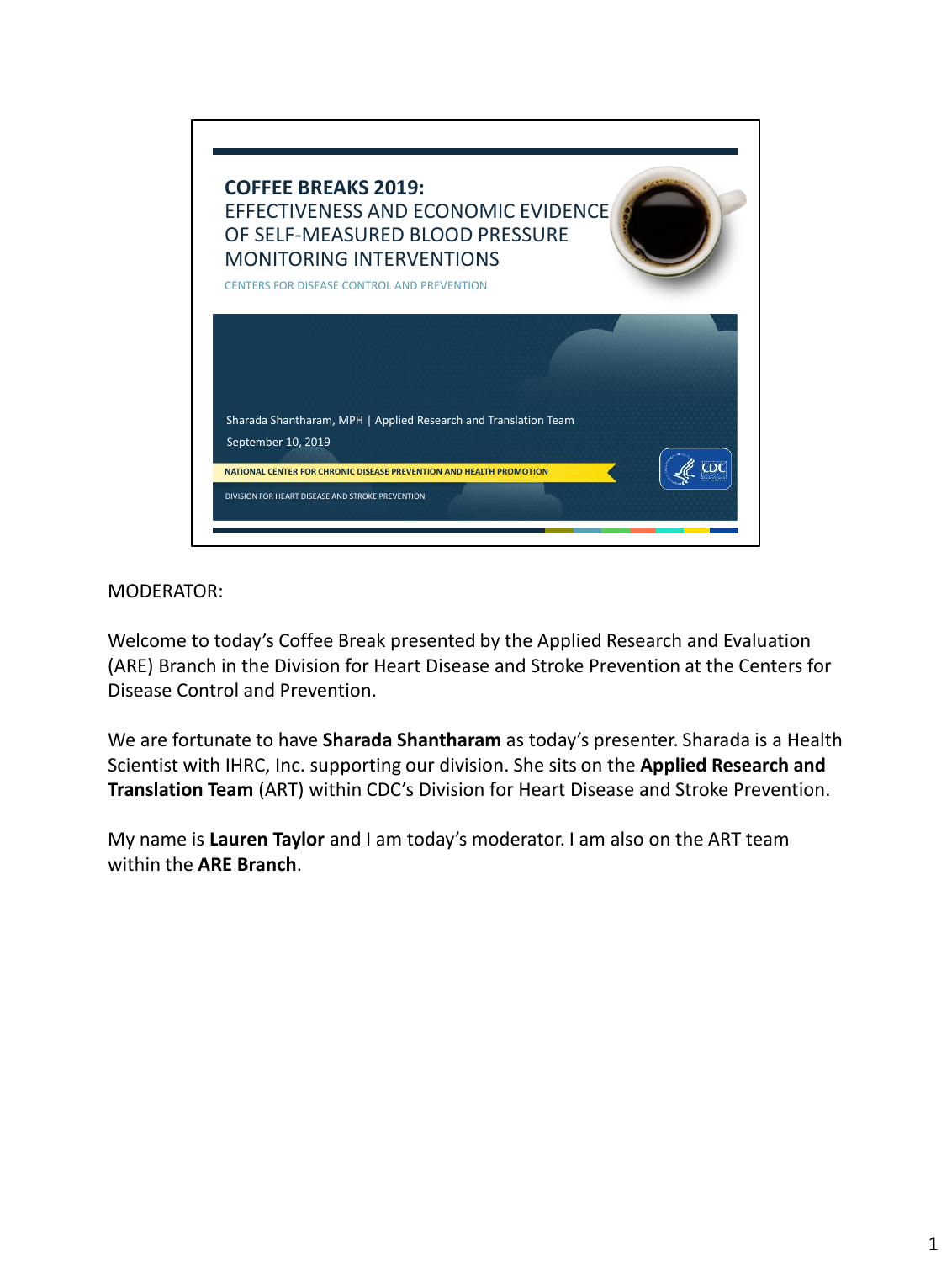

Before we begin we have a few housekeeping items.

All participants have been muted. However, to improve audio quality please mute your phones and microphones.

If you are having issues with audio or seeing the presentation, please message us using the chat box or send us an email at AREBheartinfo@cdc.gov

If you have questions during the presentation, please enter it on the chat box on your screen. We will address your questions at the end of the session.

Since this is a training series on applied research and evaluation, we hope you will complete the poll at the end of the presentation and provide us with your feedback.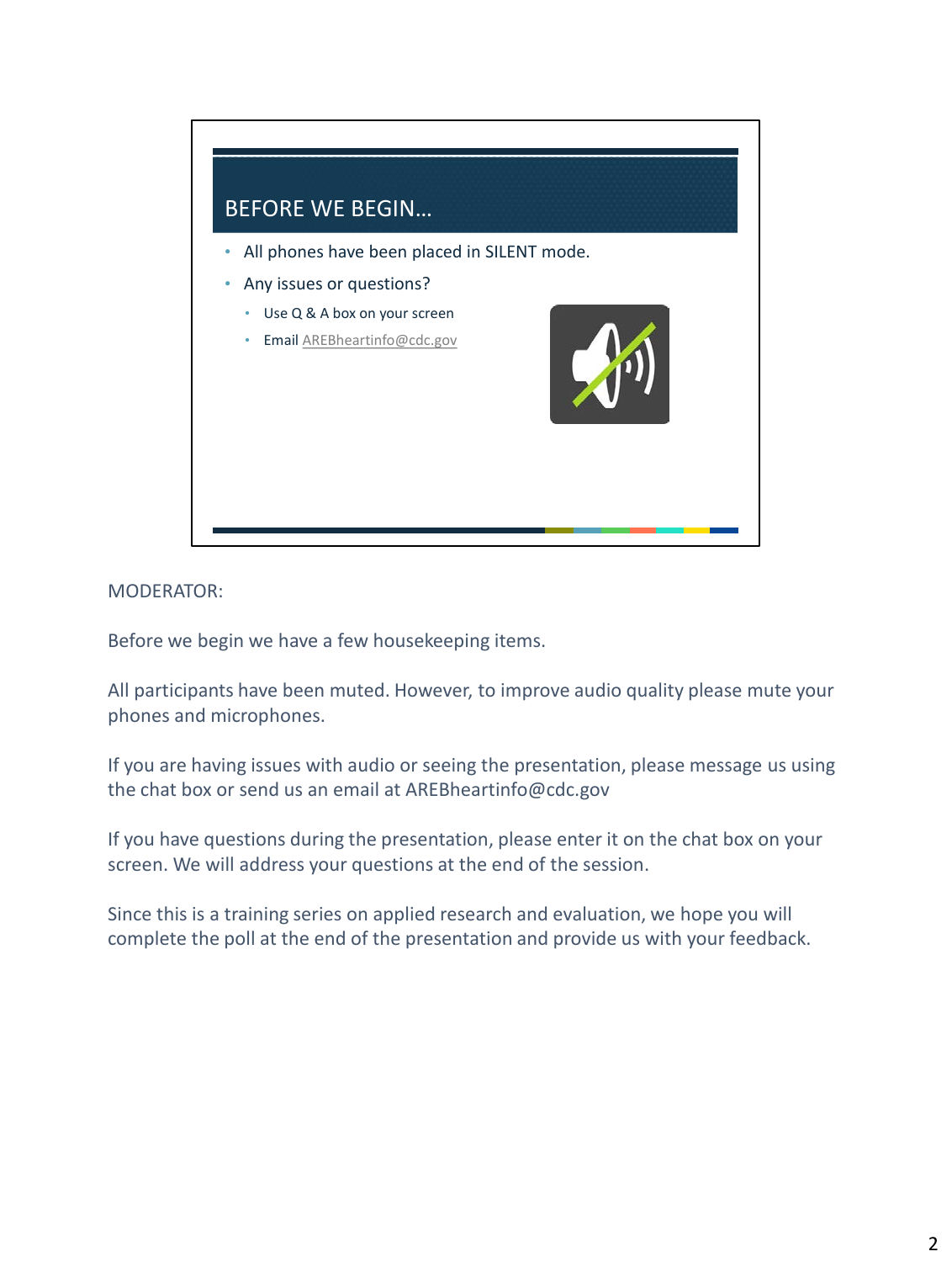

The information presented here is for training purposes and reflects the views of the presenters. It does not necessarily represent the official position of the Centers for Disease Control and Prevention.

So, without further delay. Let's get started. **Sharada,** the floor is yours.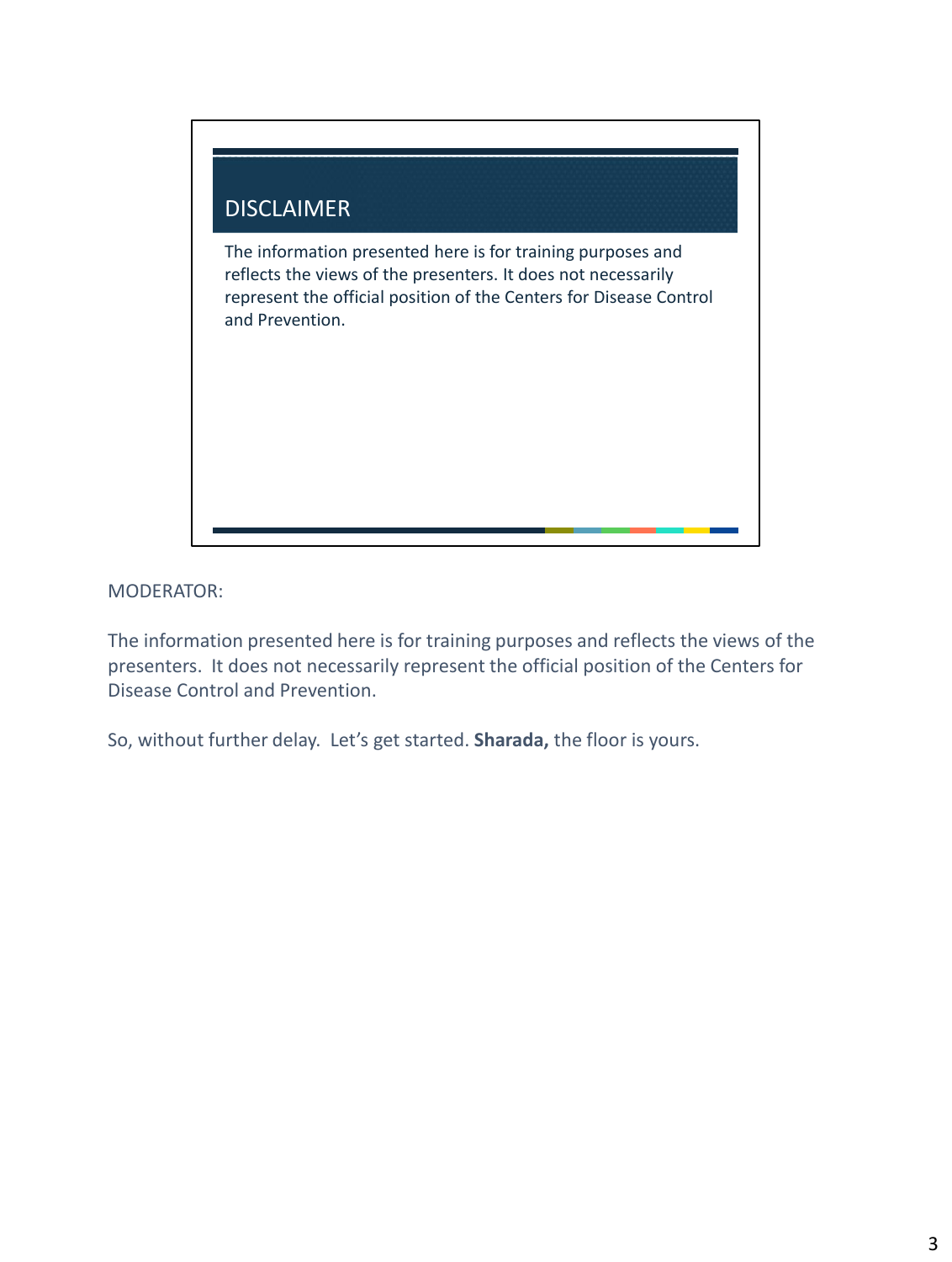

Thank you, **Lauren**! So, for today's presentation we'll be really focusing on selfmeasured blood pressure monitoring, or SMBP. The Community Preventive Services Task Force conducted two systematic reviews on the health impact and costeffectiveness of SMBP and so I'll be sharing those results. And I'll also share some preliminary results around the cost of **implementing** SMBP. And then we'll round off the presentation with the next steps and any questions folks may have.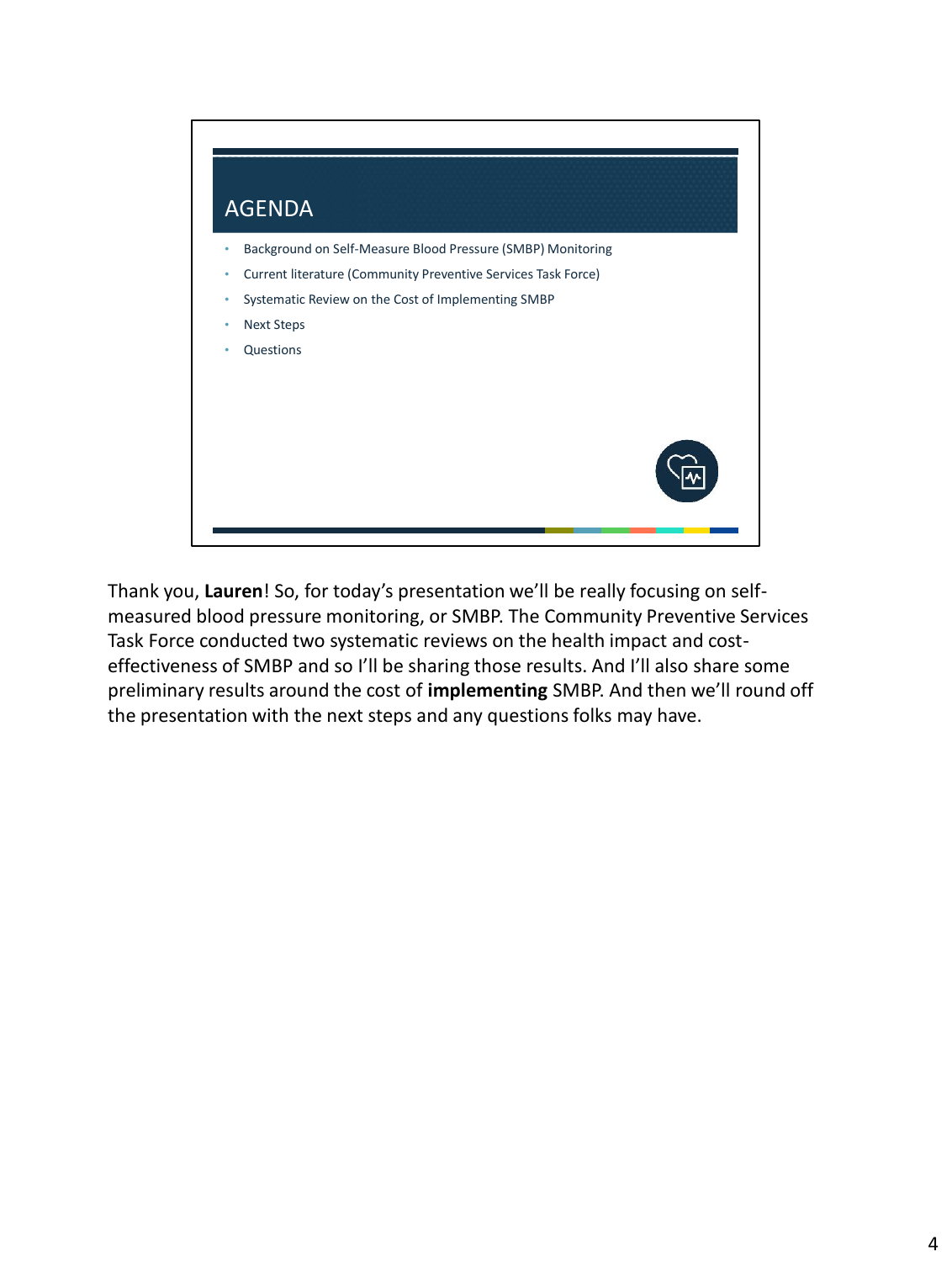

So, as you know, high blood pressure, or hypertension, is one of the leading risk factors for heart disease. And it's also a modifiable risk factor. Close to 78 million US adults have high blood pressure. Only about half, about 39 million, have it under control. This isn't a small problem. Heart disease is the number one cause of death in the country and hypertension is one of the leading risk factors for heart disease.

We've seen in research that even small reductions in blood pressure levels can dramatically reduce the risk for heart disease. If 70% of hypertensive patients were treated according to the current clinical guidelines, **46,000 deaths** could be averted. And a 10pt reduction in systolic blood pressure or 5pt in diastolic blood pressure translates to 22% risk reduction for coronary heart disease and **41%** for stroke.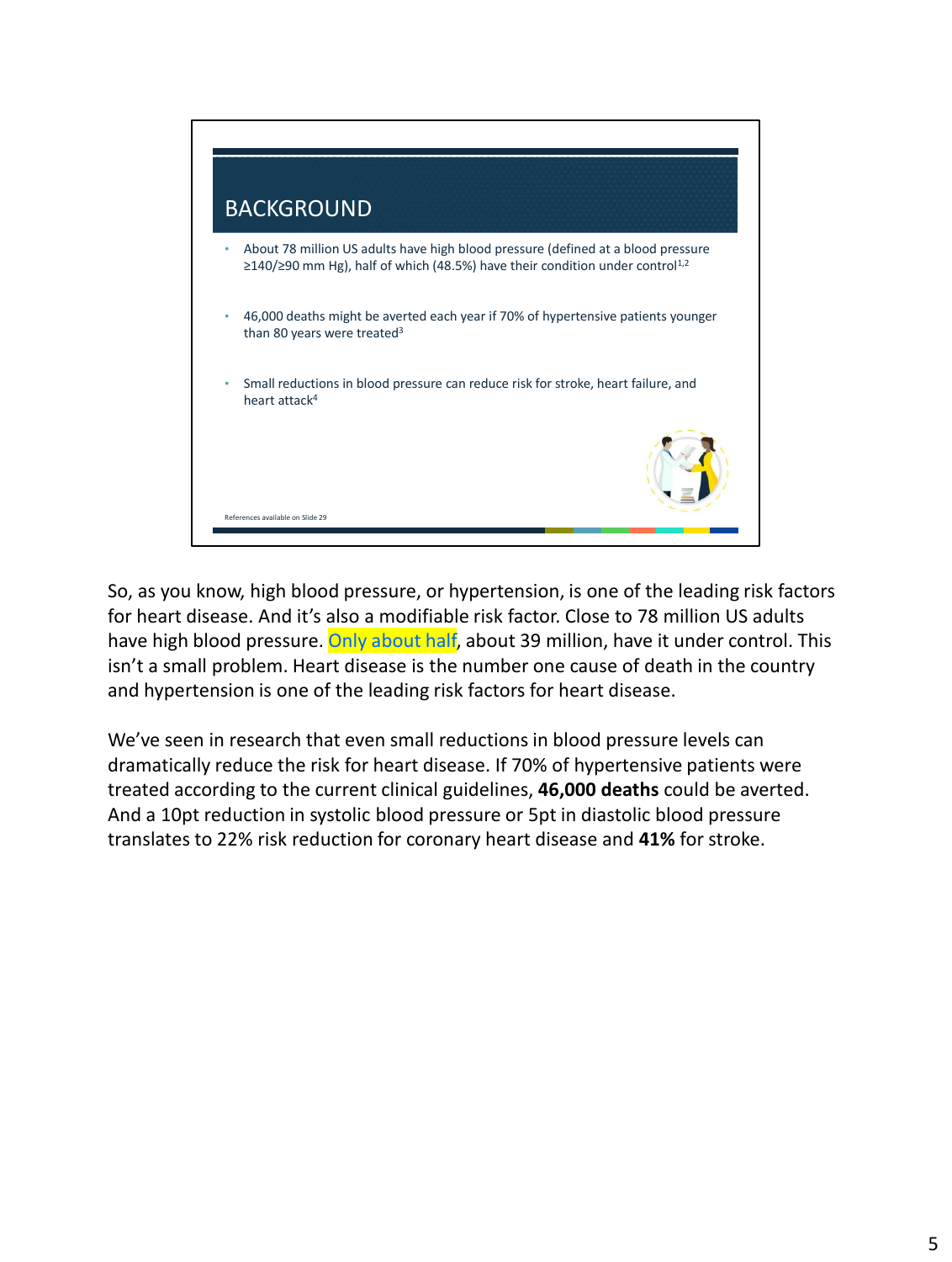

So, getting to the topic of today's presentation, SMBP is one of the interventions the CDC supports to address hypertension.

SMBP is essentially the use of a personal blood pressure measurement device by a patient to monitor and help manage their blood pressure. These are usually small devices like portable cuffs that the patients can use by themselves, with a little training, in the comfort of their own home. It's a great way to empower patients to get more involved. They can share their readings with their providers electronically or during regular office visits.

The idea is for the measurements to help inform providers of which treatment decisions and protocols to follow. And oftentimes, SMBP may be combined with the additional support:

- One-on-one patient counseling
- Educational sessions
- Access to electronic or web-based tools

It can also be used in conjunction with team-based care models to support a collaborative approach that providers can take to patient care.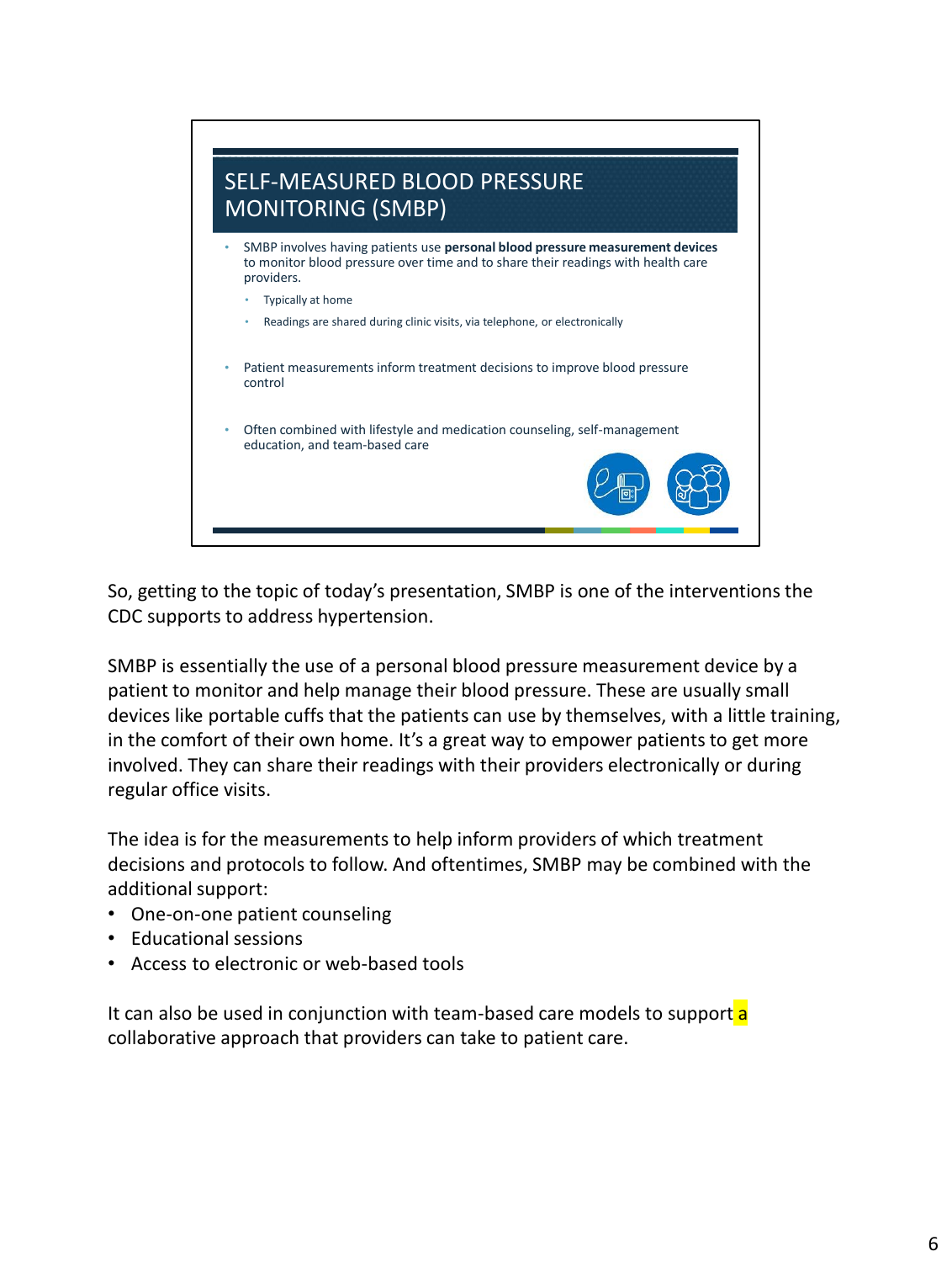

So, I wanted to give a quick overview of the Community Preventive Services Task Force.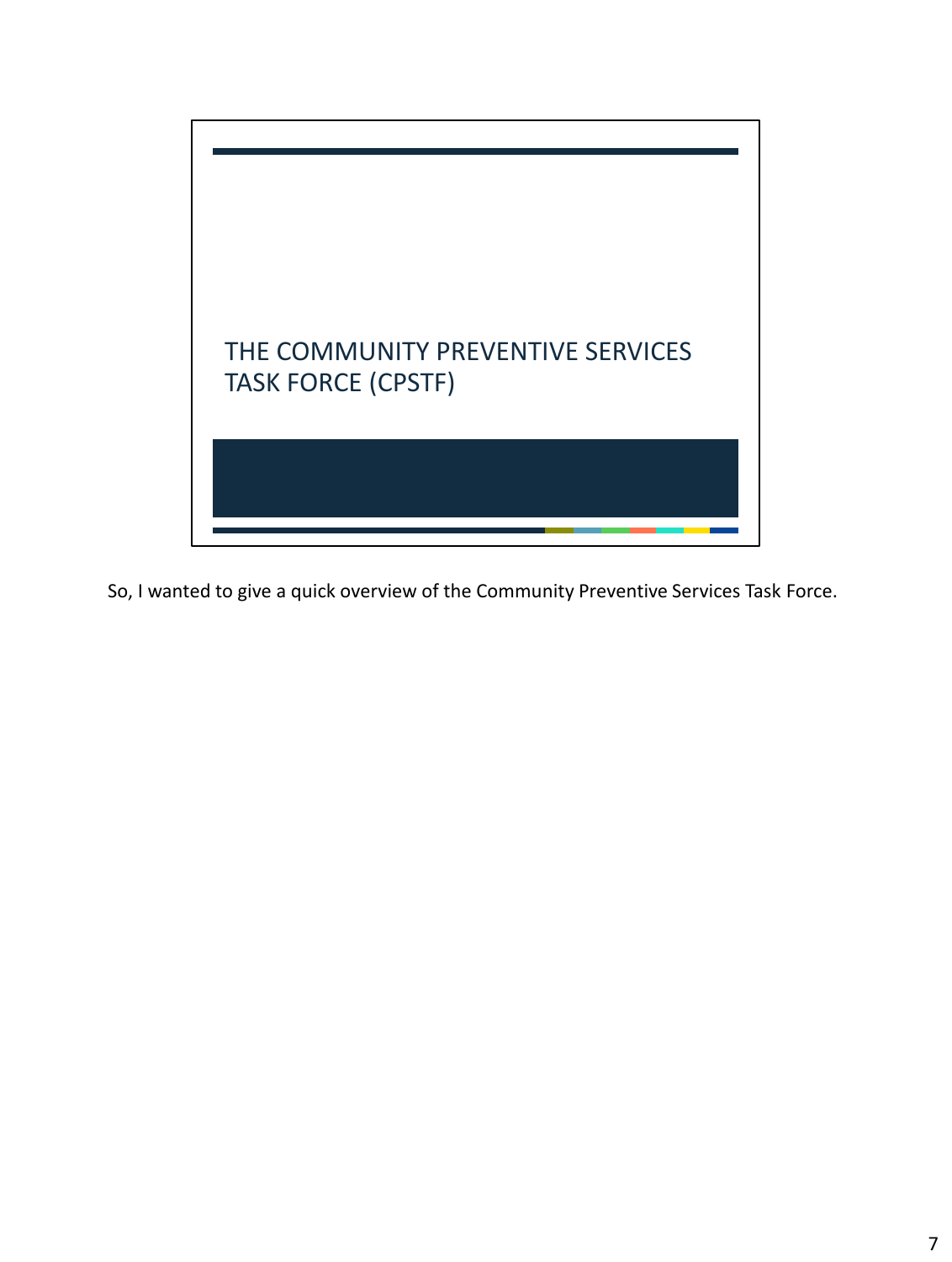

The Community Preventive Services Task Force is an independent, nonfederal panel of public health and prevention experts whose members are appointed by the director of CDC. The Task Force provides information for a wide range of decision makers on programs, services, and other interventions aimed at improving population health.

The **Guide** to Community Preventive Services, also referred to as The Community Guide, is made up of evidence-based findings from the Task Force, and the systematic reviews on which those findings are based. The Community Guide is a resource to help you select interventions to improve health and prevent disease in your state, community, business, healthcare setting, or school.

And while they do conduct their own systematic reviews, the Community Guide will also review and consider published research that may be adapted with some modifications for their consideration.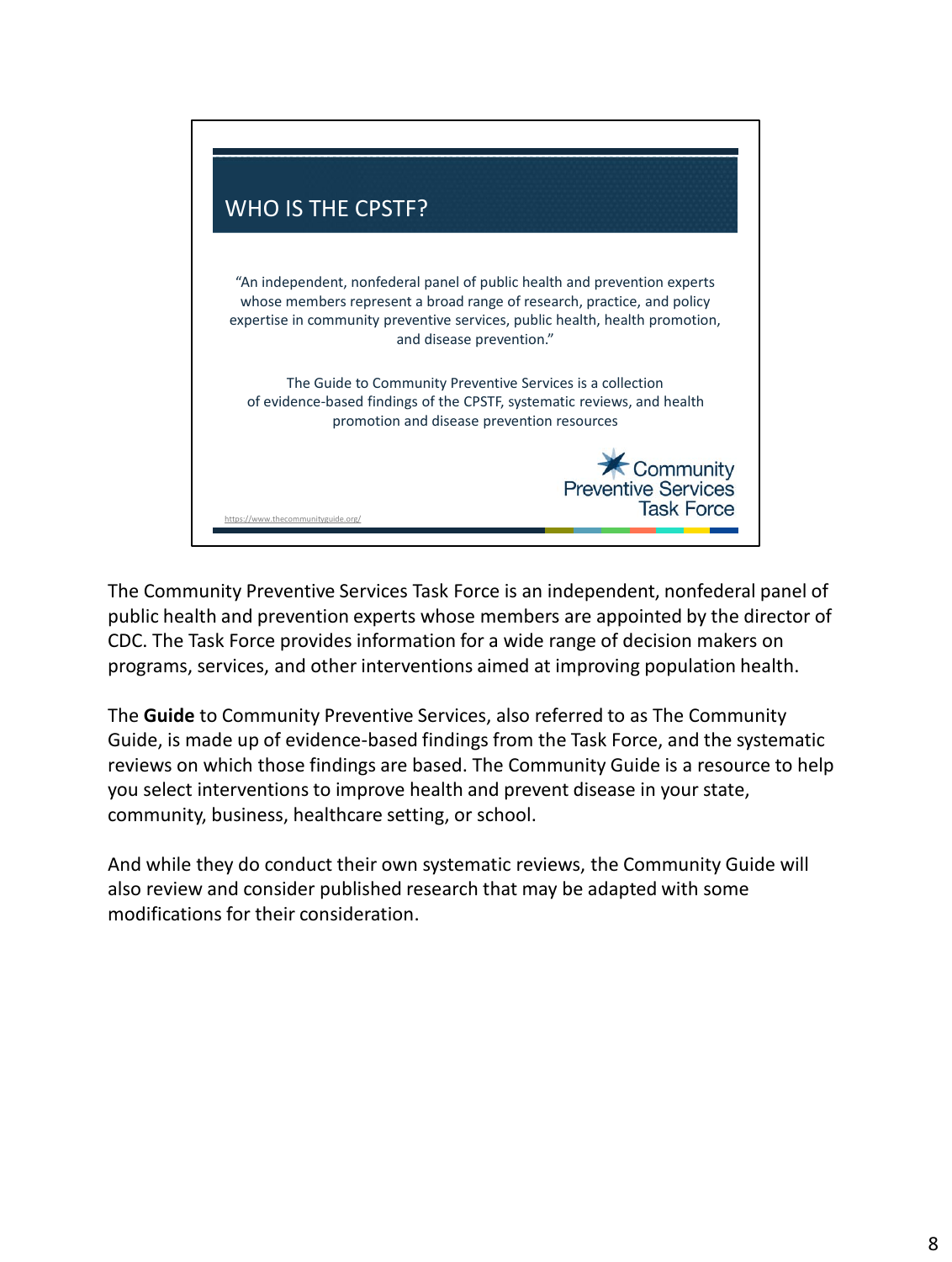

As they were scoping their work for SMBP, they started by searching multiple databases for literature published between January 2009-2015. One paper by Uhlig and colleagues published in 2013 for the Agency for Healthcare Research and Quality focused on the proportion of patients with blood pressure levels at goal, reductions in systolic and diastolic blood pressure, and medication adherence. The Task Force used this report as a basis for their research.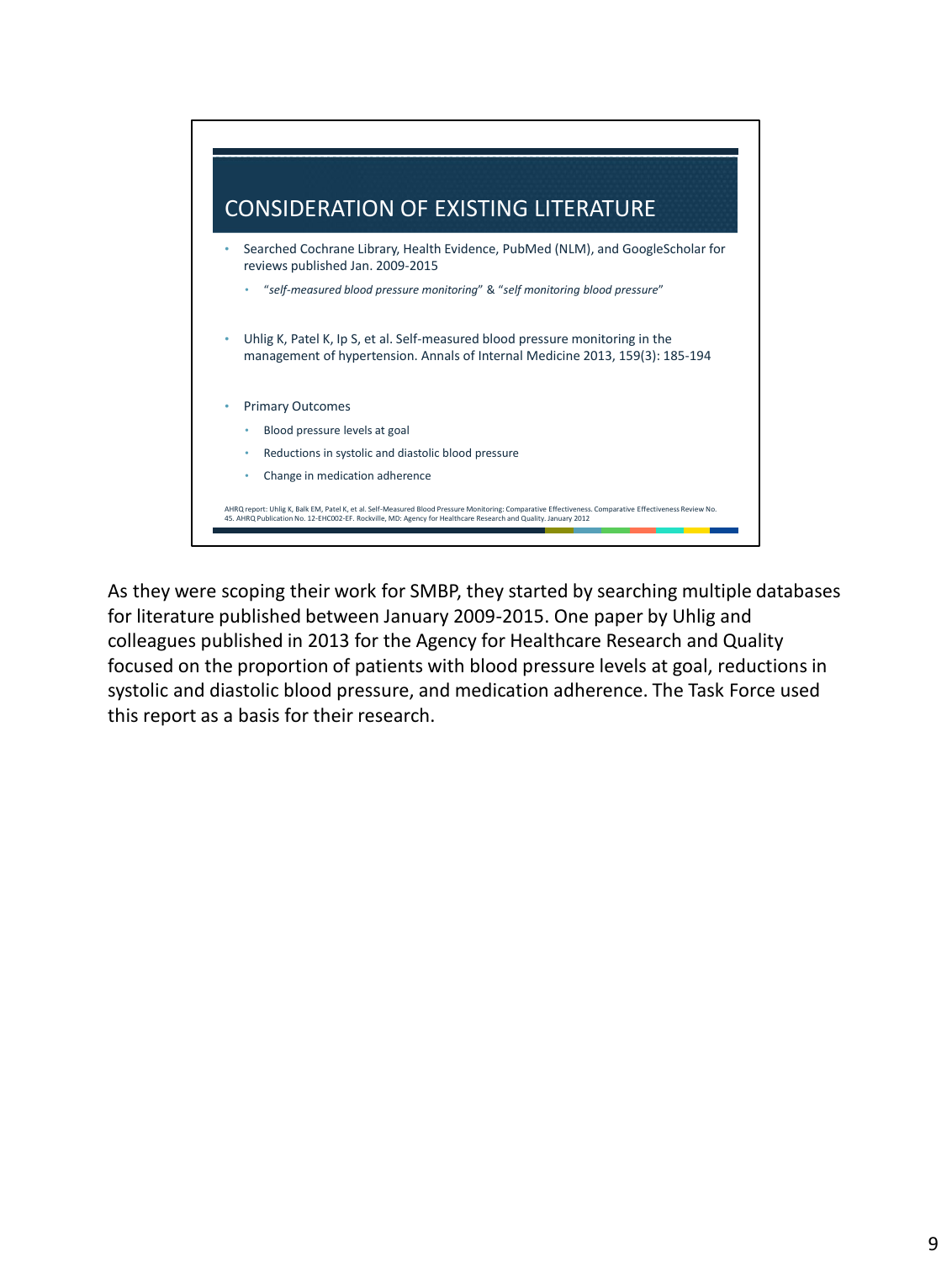

I won't go into the details of this slide because it's a lot to take in, but essentially this is the analytic framework for the effectiveness review, which drew on the Uhlig paper, considered intervention impacts on several key outcomes of effectiveness.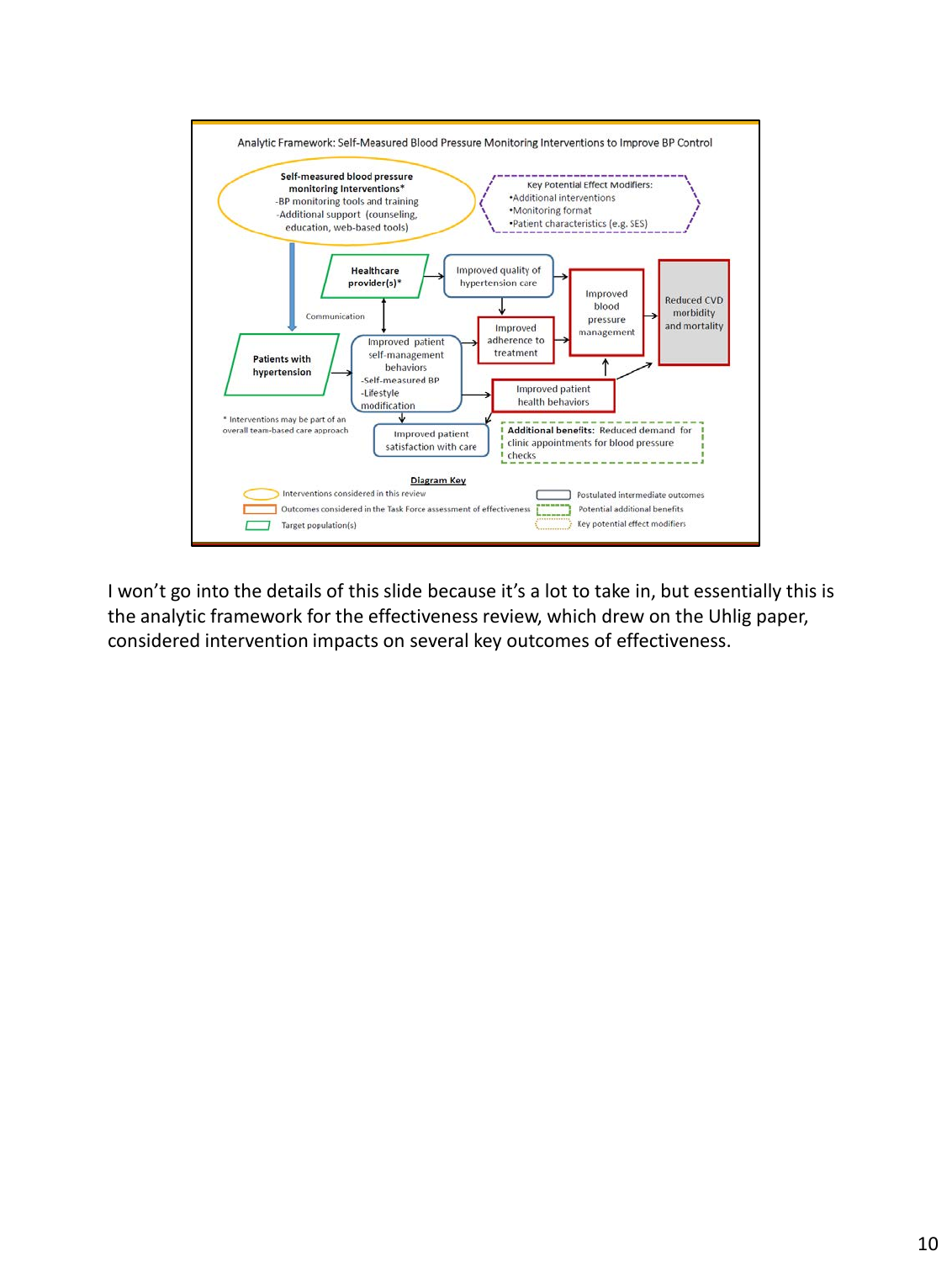

In addition to effectiveness, the Task Force also conducts cost-effectiveness reviews of those interventions that they recommend. And so, this is a flow chart depicting transitions in health status from the effectiveness analytic framework on the top and with associated economic concepts of resource use and economic benefits below.

Again, I won't go through all the details, but the economic outcomes included the cost of the intervention itself, changes in health care costs, and long-term benefits. Ultimately, the researchers considered whether the interventions are cost-saving and/or cost-effective.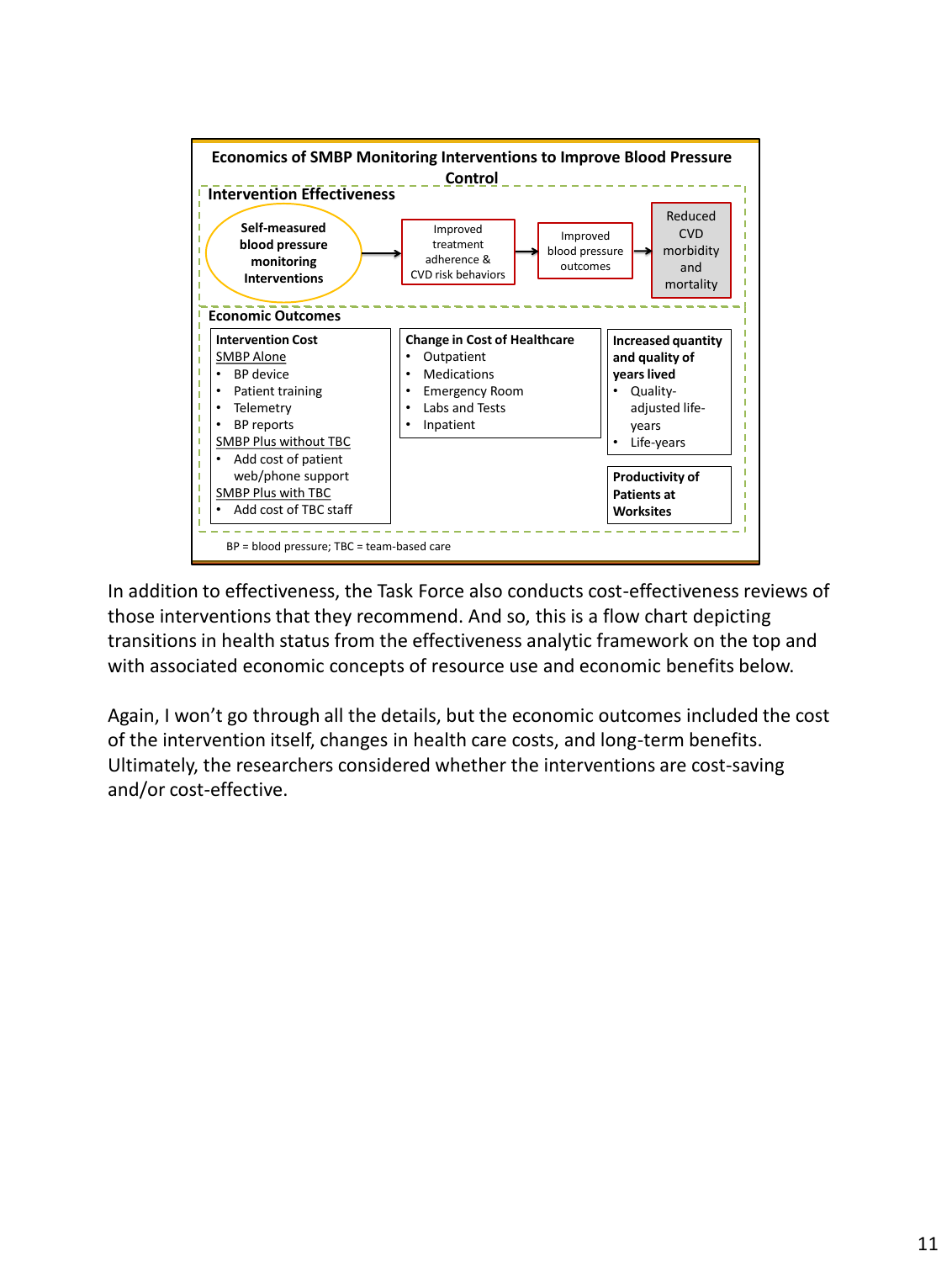| <b>Outcome</b>                                   | <b>SMBP Alone</b>                                                                       | <b>SMBP with Additional Support</b>                                 |
|--------------------------------------------------|-----------------------------------------------------------------------------------------|---------------------------------------------------------------------|
| Proportion of patients with<br><b>BP</b> at goal | Median: +6.9 pct pts<br>IQI: 3.7 to 22.0 pct pts<br>13 study arms                       | Median: 5.3 pct pts<br>IQI: -0.5 to 12.0 pct pts<br>18 study arms   |
| Change in mean SBP                               | Median: -3.2 mmHg<br>IQI: -7.5 to -0.05 mmHg<br>18 study arms                           | Median: -4.6 mmHg<br>IQI: -8.7 to -2.1 mmHg<br>26 study arms        |
| Change in mean DBP                               | Median: -1.3 mmHg<br>IQI: -3.4 to 0.25 mmHg<br>۰<br>21 study arms                       | Median: -2.3 mmHg<br>IQI: -3.9 to -0.83 mmHg<br>28 study arms       |
| <b>Medication Adherence</b>                      | 1 favorable <sup>+</sup><br>$\bullet$<br>3 favorable<br>۰<br>2 unfavorable<br>6 studies | $2$ favorable <sup>+</sup><br>$\bullet$<br>5 favorable<br>7 studies |

Here are the results from the effectiveness review when compared to usual care. For both SMBP alone and SMBP with additional support, there was in increase in the proportion of patients with blood pressure at goal and reductions in average systolic and diastolic blood pressure levels.

With medication adherence, the strength of the evidence was low. The findings were inconsistent, although a few studies showed better medication adherence when SMBP was involved.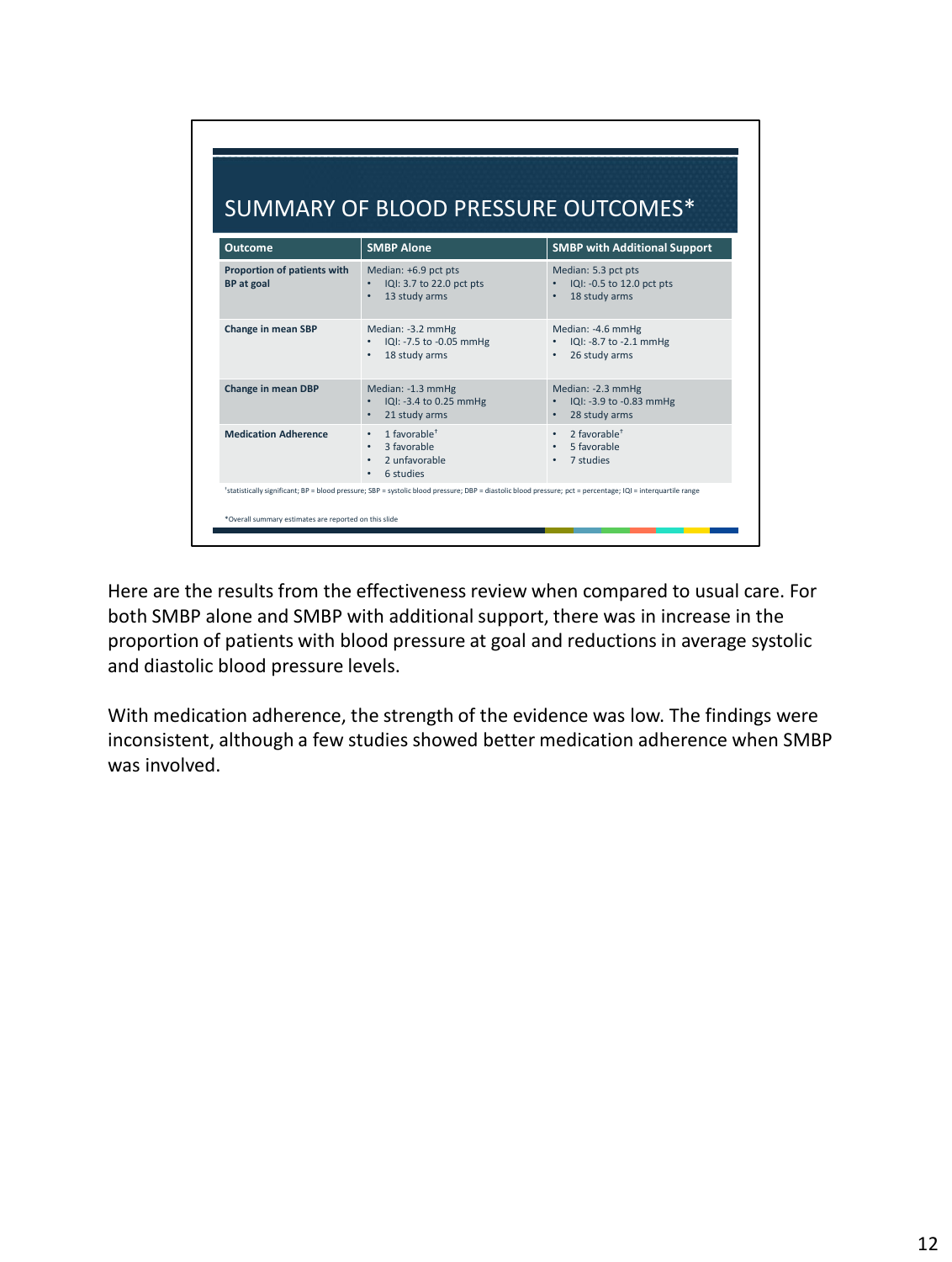|                                                | <b>SMBP</b><br><b>Alone</b>                                       | <b>SMBP with</b><br><b>Additional Support</b>                                                                                                                                                                         | <b>SMBP within TBC</b>                                                                                            |
|------------------------------------------------|-------------------------------------------------------------------|-----------------------------------------------------------------------------------------------------------------------------------------------------------------------------------------------------------------------|-------------------------------------------------------------------------------------------------------------------|
| <b>Number of Estimates</b>                     | 3                                                                 | $\overline{4}$                                                                                                                                                                                                        | 6                                                                                                                 |
| <b>Number of Studies</b>                       | 3                                                                 | 4                                                                                                                                                                                                                     | 4                                                                                                                 |
| <b>Cost-effective</b><br>estimates             | $\Omega$                                                          | $\overline{4}$                                                                                                                                                                                                        | 3                                                                                                                 |
| Not cost-effective<br>estimates                | Зa                                                                | $\Omega$                                                                                                                                                                                                              | ιþ                                                                                                                |
| <b>Total Cost per QALY</b><br>Saved            | Mean:<br>Method $1c$<br>\$100K<br>Method 2 <sup>d</sup><br>\$144K | Median (IQI):<br>Method 1 <sup>c</sup><br>\$2.8K (\$525 to \$5.1K)<br>Method 2 <sup>d</sup><br>\$4K (\$756 to \$7.4K)                                                                                                 | Median (IQI):<br>Method $1c$<br>\$10.9K (\$4.2K to \$108K)<br>Method 2 <sup>d</sup><br>\$15.7K (\$6.1K to \$157K) |
| TBC, Team-based care; K, in thousands ('000s). |                                                                   | <sup>a</sup> 2 studies reported increase in SBP; <sup>b</sup> 2 estimates were not cost-effective because they had zero<br>effect on SBP; 'Method 1, Based on McEwan 2005; <sup>d</sup> Method 2, Based on Mason 2005 |                                                                                                                   |

This slide summarizes the cost-effectiveness results for the 3 types of SMBP interventions: 1) SMBP Alone, 2) SMBP with additional support, and 3) SMBP within a team-based care model.

For SMBP alone, one study indicated the intervention was **not** cost-effective based on a \$50,000 threshold. Two studies had actually indicated an increase in systolic blood pressure and are therefore considered **not** cost-effective.

For SMBP with additional support, 4 estimates were all below the \$50,000 threshold.

In the case of SMBP within team-based care interventions, 3 estimates from 1 study indicated the intervention was **not** cost-effective and 3 estimates from 3 studies indicated the intervention **was** cost-effective. So, there was some mixed evidence here.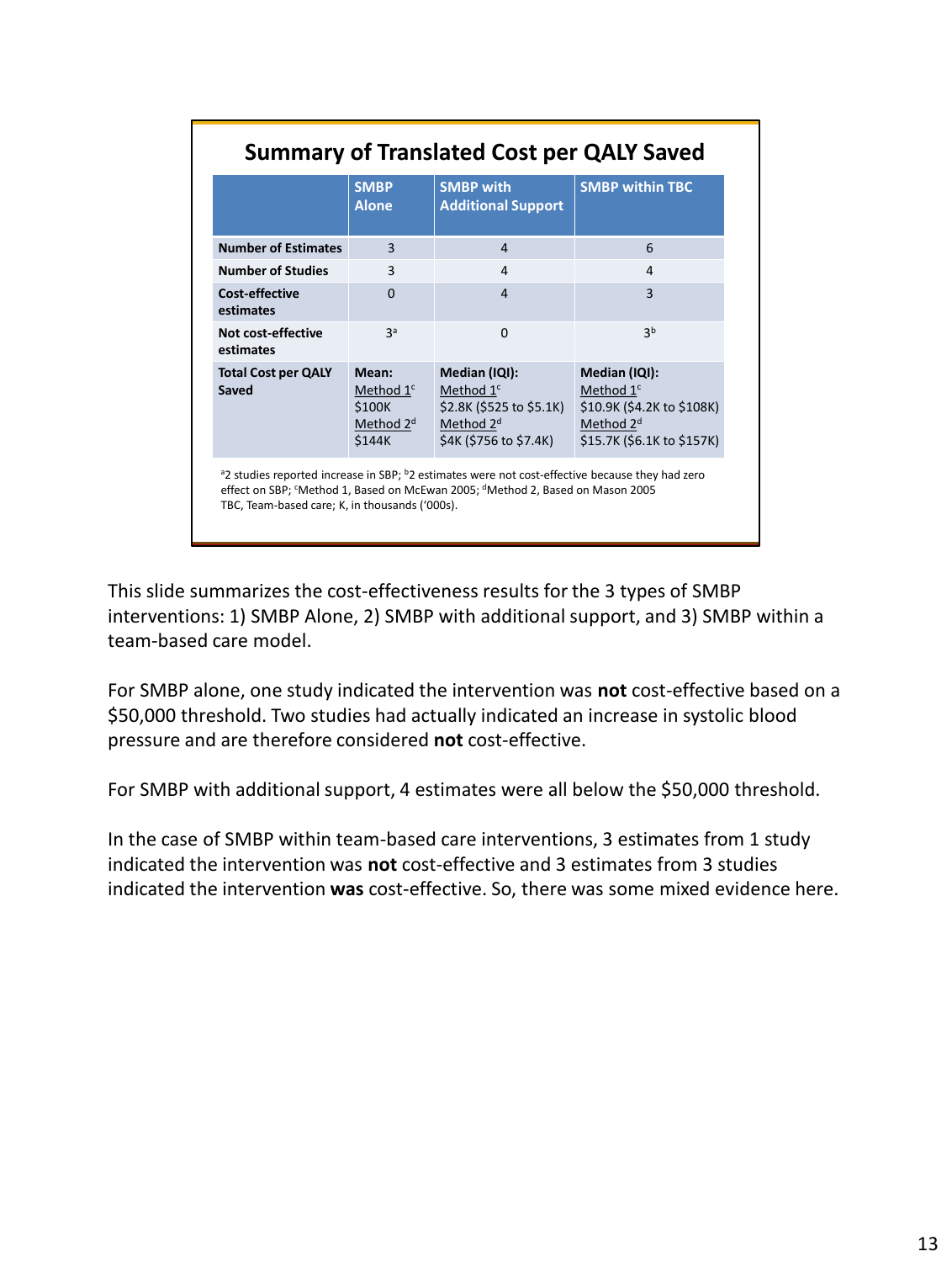| <b>Outcome</b>                                         | <b>SMBP Alone</b>                                                                                                                                          | <b>SMBP with AS</b> | <b>SMBP within TBC</b> |
|--------------------------------------------------------|------------------------------------------------------------------------------------------------------------------------------------------------------------|---------------------|------------------------|
| <b>BP Control</b>                                      | Moderate                                                                                                                                                   | High                |                        |
| <b>Change in mean SBP</b>                              | Moderate                                                                                                                                                   | High                |                        |
| Change in mean DBP                                     | Moderate                                                                                                                                                   | High                |                        |
| <b>Medication Adherence</b>                            | Low                                                                                                                                                        | Low                 |                        |
| <b>Health care costs</b>                               | Cost saving                                                                                                                                                | Mixed results       | Cost increasing        |
|                                                        | Mixed results                                                                                                                                              | Cost-effective      | Mixed results          |
| Total costs*                                           | Cost saving                                                                                                                                                | Cost increasing     | Cost increasing        |
| <b>Cost per QALY</b><br>Quality of Adjusted Life Years | *cost of the intervention, including its effects on healthcare; BP = blood pressure; SBP = systolic blood pressure; DBP = diastolic blood pressure; QALY = |                     |                        |

Overall, the Task Force found meaningful impact for blood pressure control and reducing blood pressure for both SMBP alone and with additional support. They found minimal impact in terms of medication adherence. Ultimately, the Task Force recommended SMBP with additional support based on **strong** evidence of effectiveness and SMBP alone based on **sufficient** evidence of effectiveness. As well SMBP alone is cost saving & SMBP with additional support or within a team-based care model are cost-effective.

If you're curious about the more detailed findings from the reviews, you can visit the Community Guide's website for more information.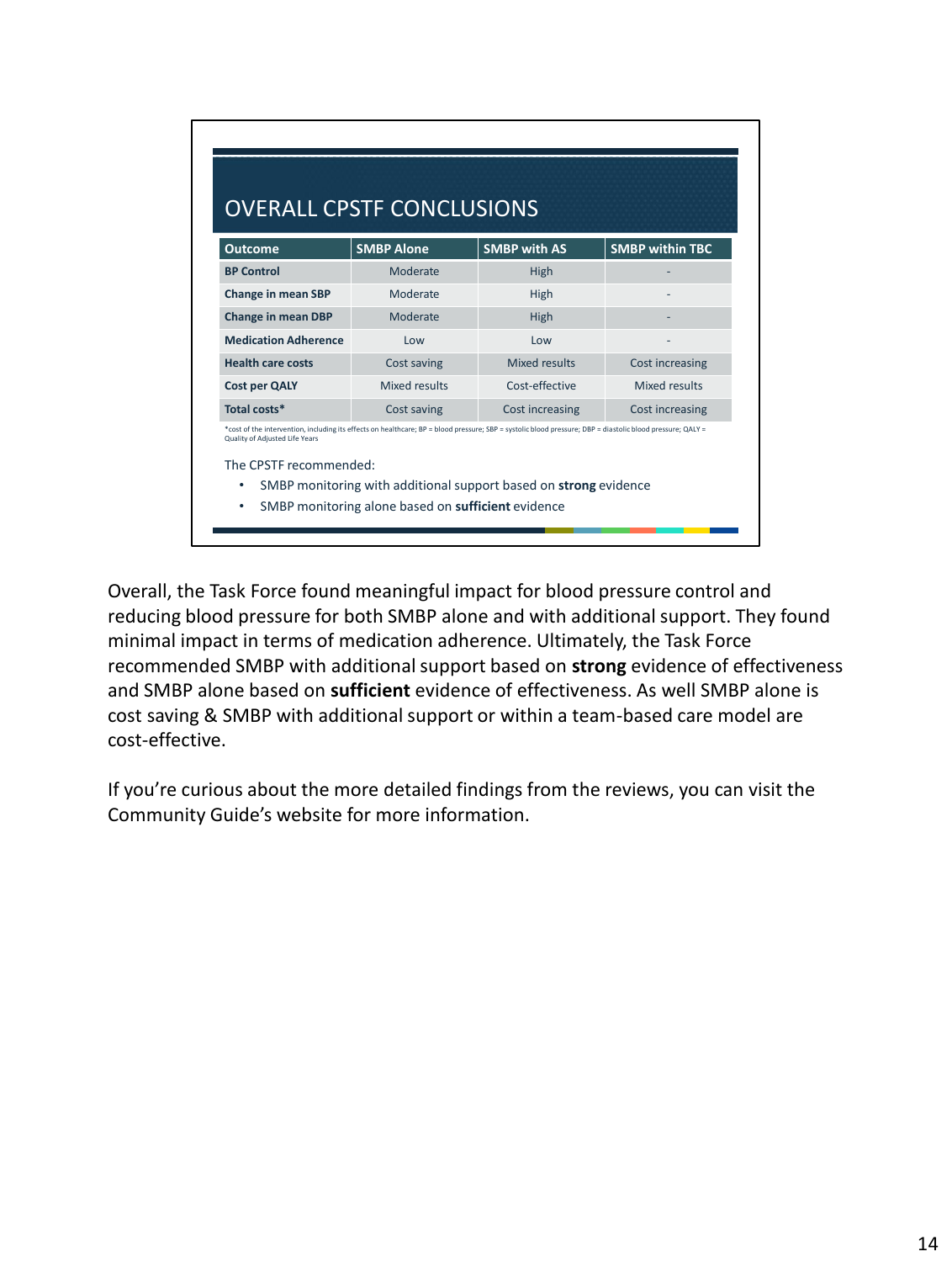

So, now we've seen the benefits of SMBP. But what does it take to implement SMBP?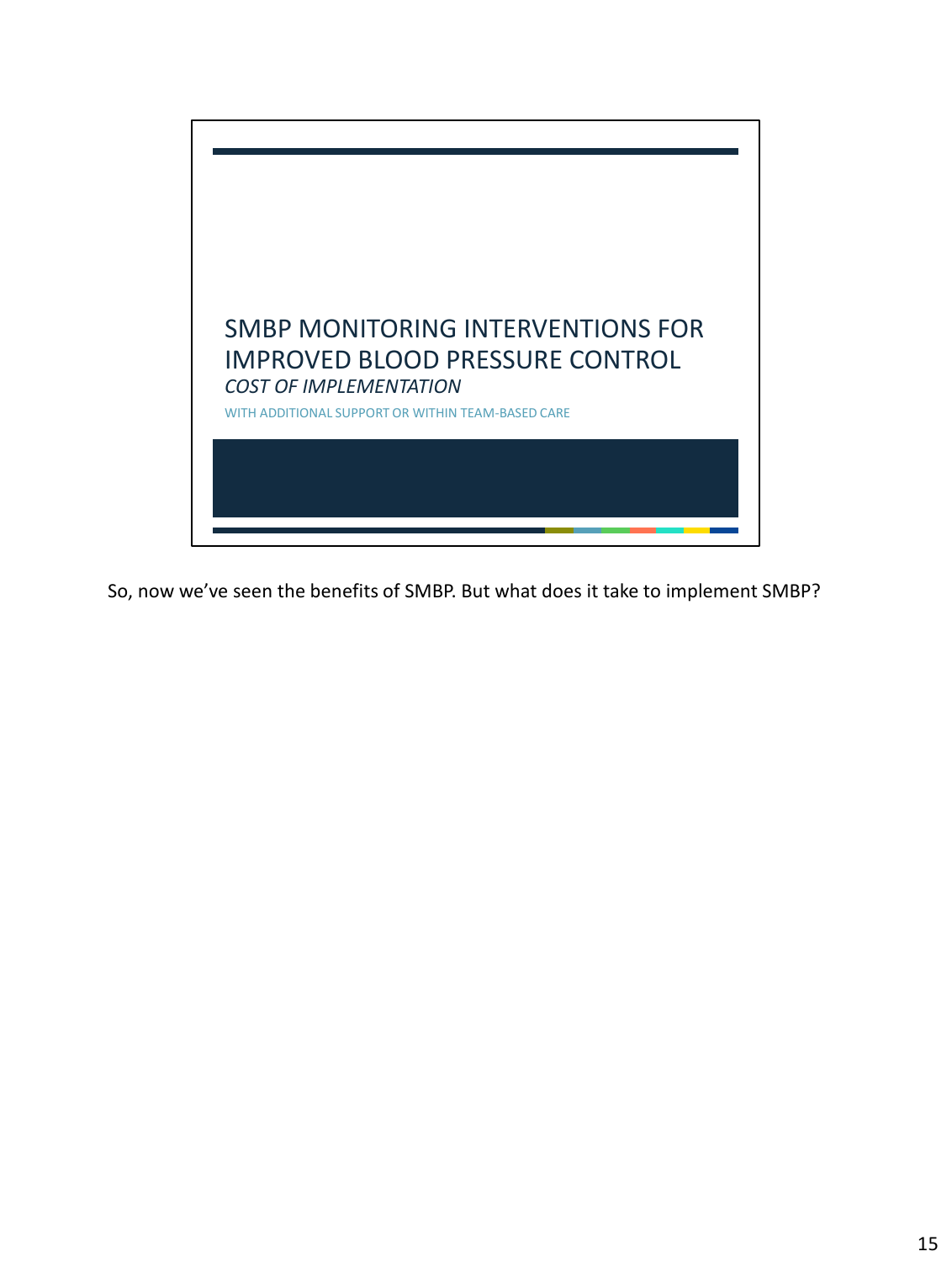

Well, there is quite a lot of variation across programs (e.g., patient characteristics, healthcare personnel, information technology, and so on), which of course is to be expected.

Also, protocol and study design papers are rarely available and when they are provided, the kinds of information reported varies.

The Community Guide reviews did not capture or analyze this level of detail.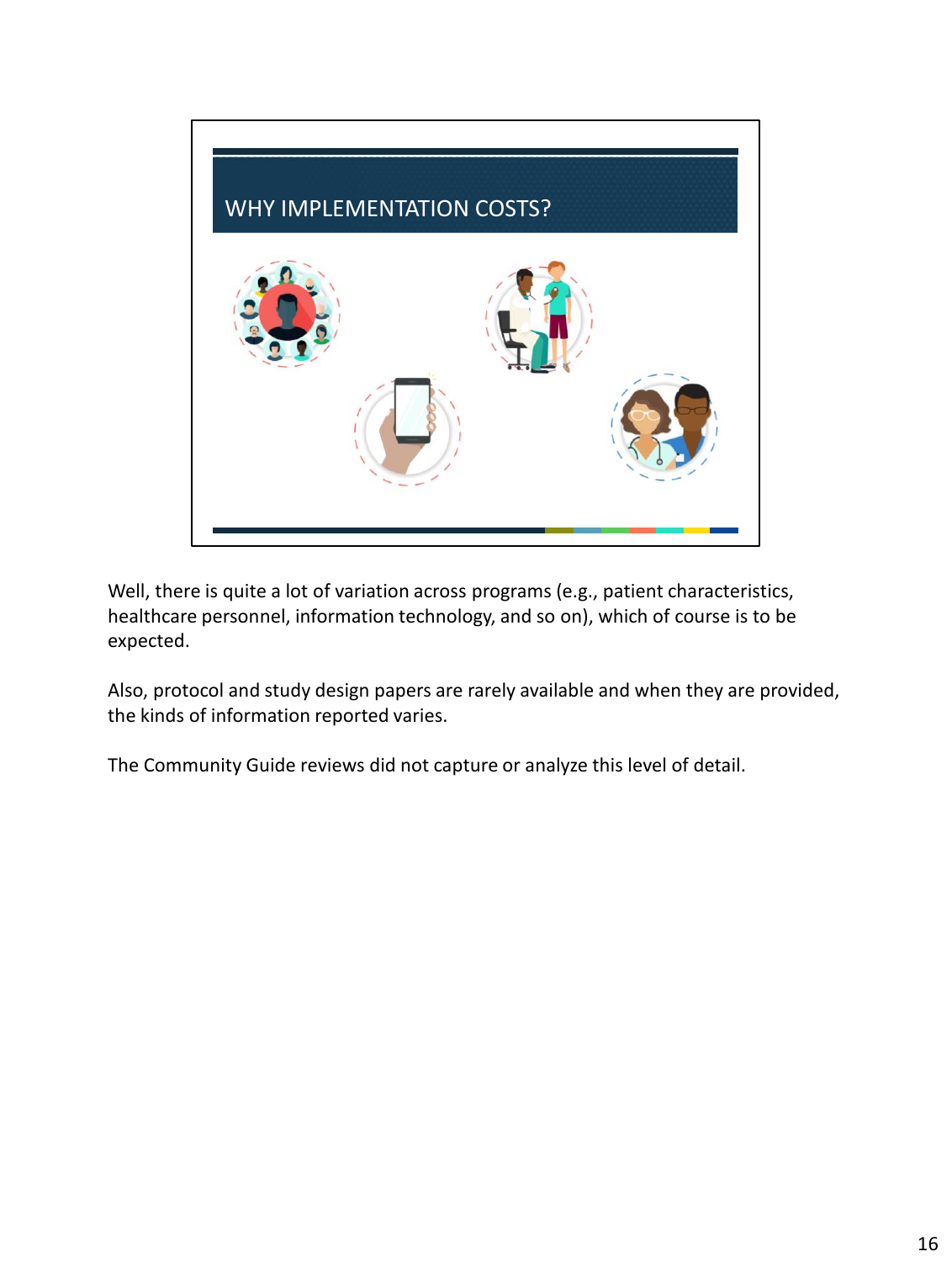

And so, to address this gap, we set out to understand what are the types of resources and costs are associated with SMBP interventions.

Our objective was to describe the intervention characteristics along with the effectiveness and economics of SMBP interventions.

And we had 2 questions:

- 1. What are the different resources involved in SMBP interventions (i.e., personnel, technology, setting)?
- 2. What types of investments could be made for SMBP interventions?

We searched for studies and abstracted information that met our definition for SMBP & also reported blood pressure change and costs.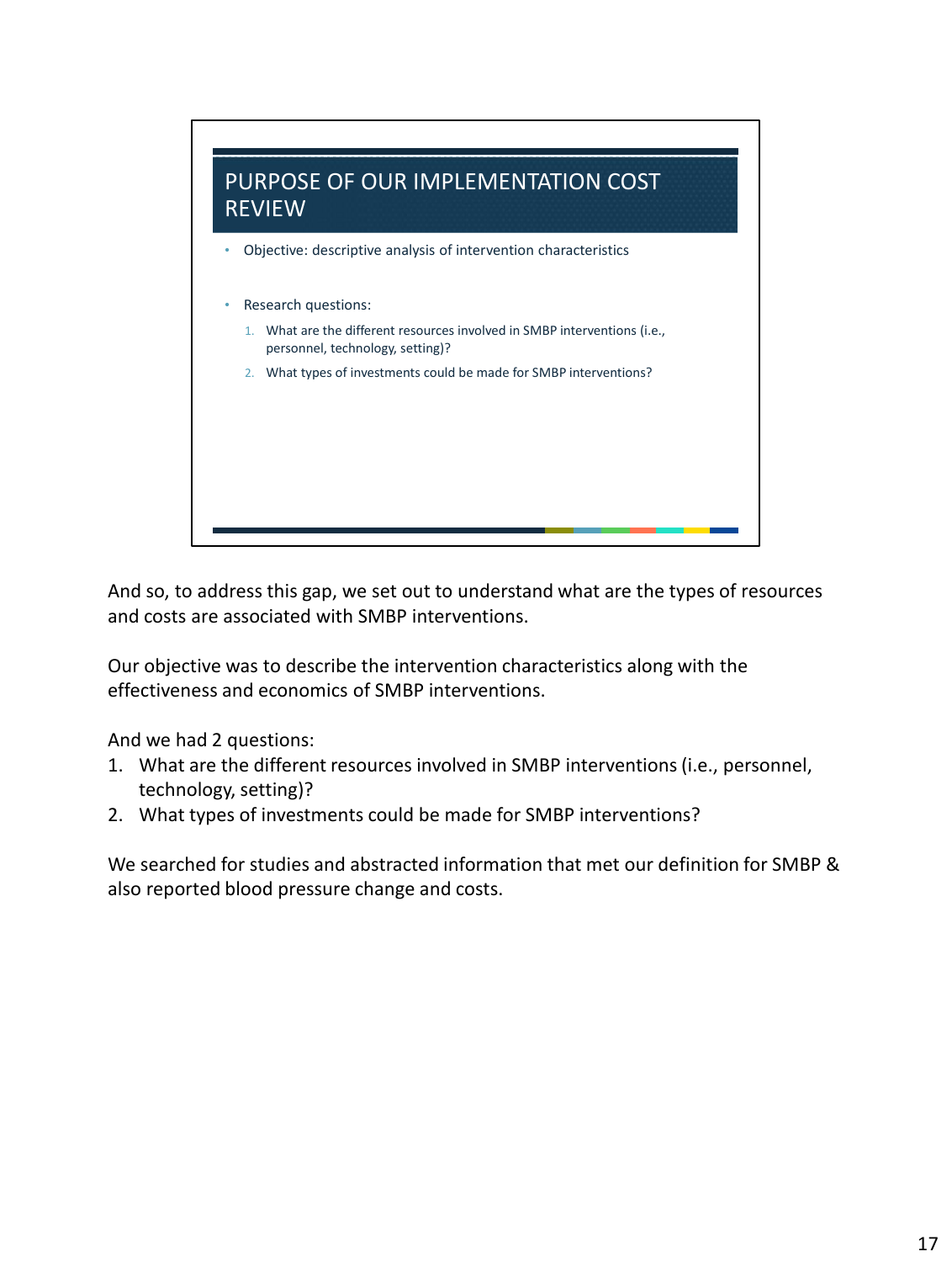

As a part of our search strategy, we incorporated the evidence from the costeffectiveness review into our analysis. We did conduct another search using their same search strategy to collect the latest evidence until August 2017. In the end, we found 18 studies.

NOTE: there were multiple papers published on the same study, but in assessing the weight of evidence, only studies were counted, not papers.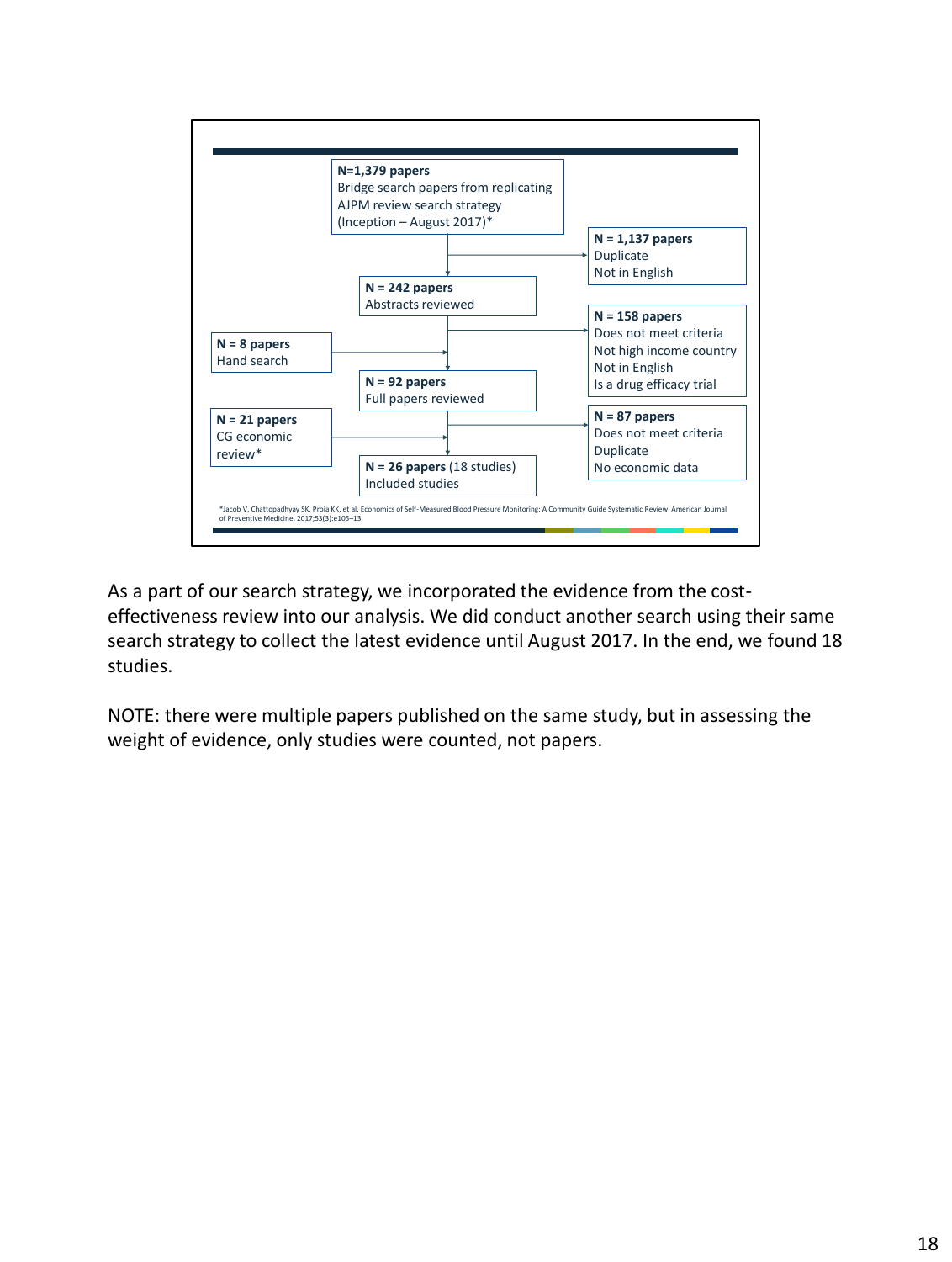

We've seen in the literature that not all studies report costs the same way. Some may combine administrative and medical costs, some may include overhead, while some simply focus on the material and supply costs.

There was a lot of variability, so in trying to understand the different types of costs, we categorized the costs into 5 "buckets:"

- 1. Labor costs and patient time, which can include the compensations for the providers and technicians, costs associated with bioinformatics, patient time, or patient and provider trainings
- 2. Technology or equipment costs, which can include how much the blood pressure cuffs cost, web and server hosting, mobile phones, SIM cards, or telemedicine devices
- 3. Material and supply costs, which can include patient education materials, training materials, or office supplies
- 4. Implementation costs, which can include startup costs, protocol development, or developing education and training materials
- 5. Other costs that don't really fit in the other buckets, such as contracted or subscription services, inpatient/outpatient care, or prescriptions.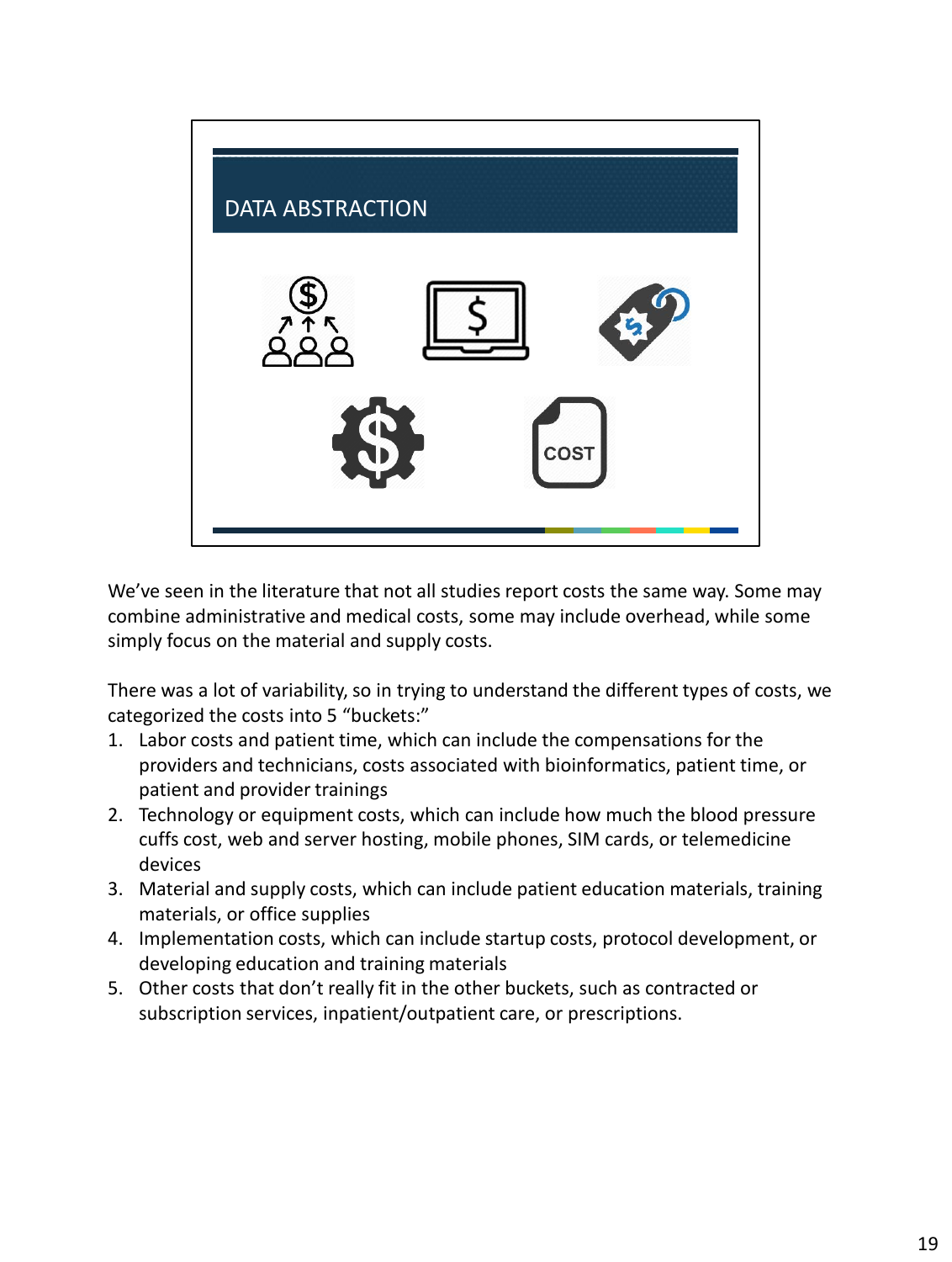| <b>Characteristic</b>                               | # of Studies Reporting (%)* |
|-----------------------------------------------------|-----------------------------|
| <b>Additional support</b>                           |                             |
| Self-management or lifestyle counseling & education | 13(72.2)                    |
| Medication counseling & education                   | 13 (72.2)                   |
| Home visits                                         | 5(27.8)                     |
| Case management                                     | 2(11.1)                     |
| <b>Team-based care</b>                              |                             |
| Physicians                                          | 4(27.8)                     |
| <b>Nurses</b>                                       | 2(11.1)                     |

### $N=18$

In terms of support types, most interventions with additional support included selfmanagement, lifestyle, or medication counseling & education. Some studies included home visits and case management.

Of the few studies that focused on team-based care, physicians and nurses were reported as a part of the care team. Team-based care is really meant to include multiple disciplines, such as community health workers or pharmacists. But more than that, it's about collaborative care and the different providers working together to determine a patient's treatment plan. We found that while the studies included these other professions, there wasn't a lot of the collaboration happening. More often than not, there was only one point of contact (e.g., pharmacist sending medication change requests to the primary care physician for approval). This is an area where we might want some more research.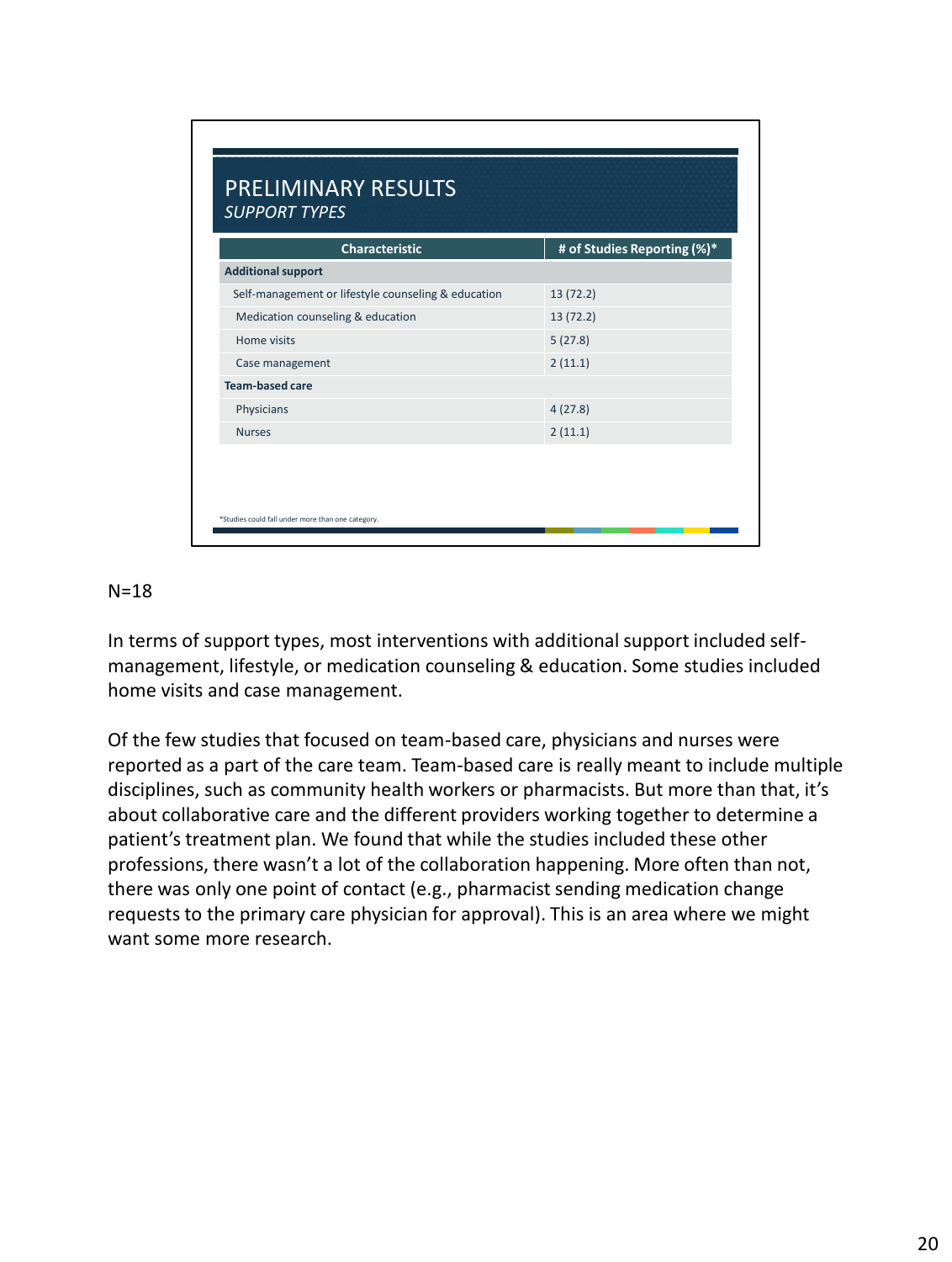| <b>Characteristic</b>                 | # of Studies Reporting (%)* |
|---------------------------------------|-----------------------------|
| Home monitoring blood pressure device | 15 (83.3)                   |
| Telehealth/Telemedicine               | 15 (83.3)                   |
| Internet-based platform               | 13 (72.2)                   |
| Interactive phone system              | 4(22.2)                     |
| Smartphone                            | 3(16.7)                     |
|                                       |                             |

## N=18

In terms of the technology that was used in these interventions, telehealth-based interventions and those that included home monitoring blood pressure devices were the most reported.

And as you'll note at the bottom of most of these slides, most of the studies fell into multiple categories. It's not uncommon for these telehealth-based interventions to have an Internet or smartphone component as a part of the intervention.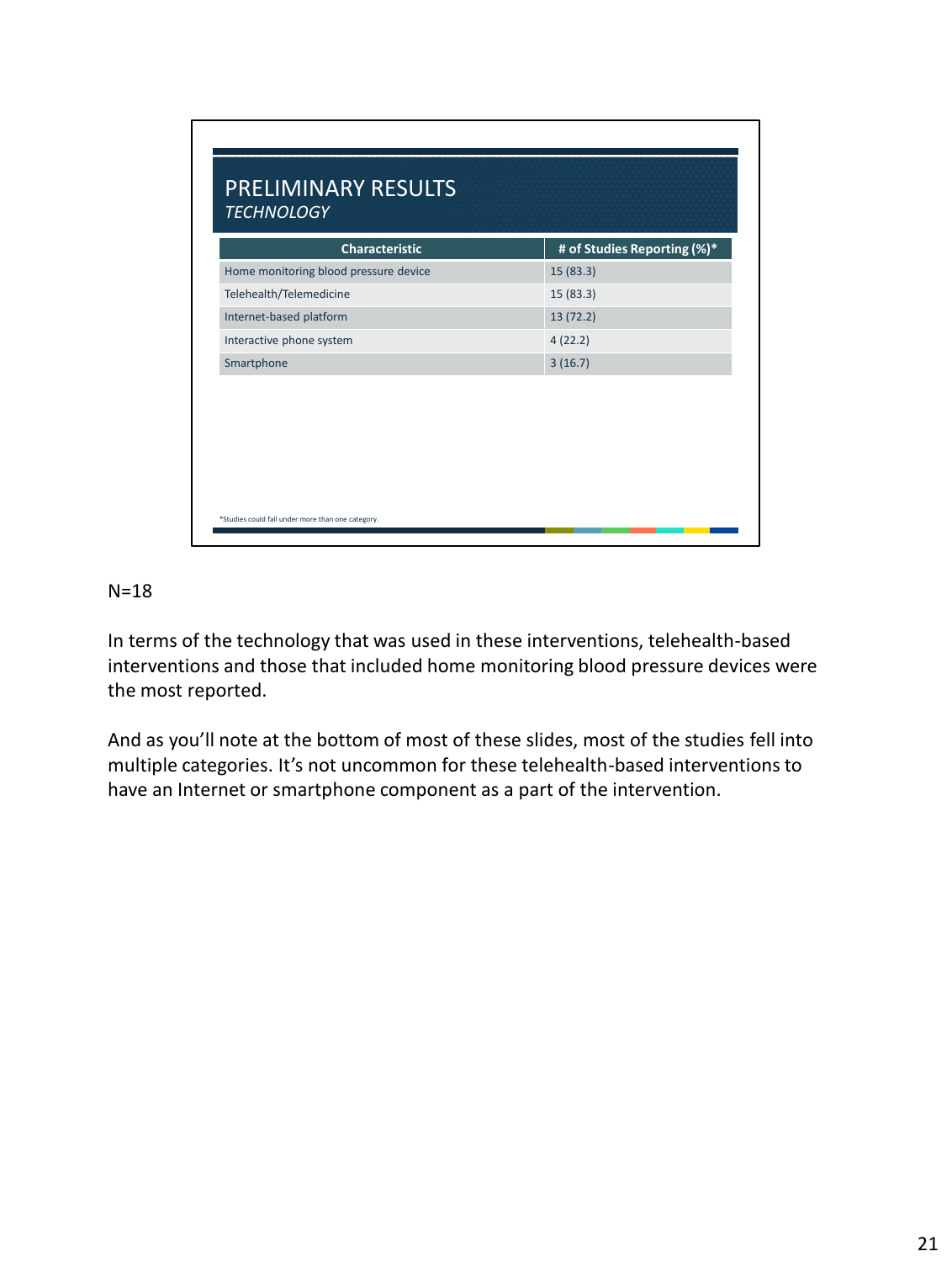| <b>PRELIMINARY RESULTS</b><br><b>INTERVENTION COSTS</b> |                             |
|---------------------------------------------------------|-----------------------------|
| <b>Characteristic</b>                                   | # of Studies Reporting (%)* |
| <b>Labor Costs and Patient Time</b>                     |                             |
| <b>Nurse</b>                                            | 9(50.0)                     |
| Physician                                               | 8(44.4)                     |
| Pharmacist                                              | 4(22.2)                     |
| Patient time                                            | 2(11.1)                     |
| Other                                                   | 5(27.8)                     |
| <b>Technology/Equipment Costs</b>                       |                             |
| Home blood pressure cuffs                               | 9(50.0)                     |
| Telemedicine devices                                    | 8(44.4)                     |
| Web and/or server hosting                               | 6(33.3)                     |
| Mobile phone                                            | 3(16.7)                     |

So, in terms of labor costs and patient time, nurses and physicians were the most commonly reported providers in the 18 studies. While these providers were included in the interventions, they were not a part of a team-based care model. More often they were included in the additional support interventions (counseling & education).

Other labor categories reported included:

- Personnel: community health workers, nutritionists, data analysts, program managers, health program specialists, quality consultants, university faculty/staff, and research assistants
- Clerical work, time costs for relatives, leisure time lost, and healthcare personnel costs during consultation visits

In terms of technology costs, we saw that these types of technology-based interventions were very common among the included studies and so it stands to reason that the costs associated with them were reported.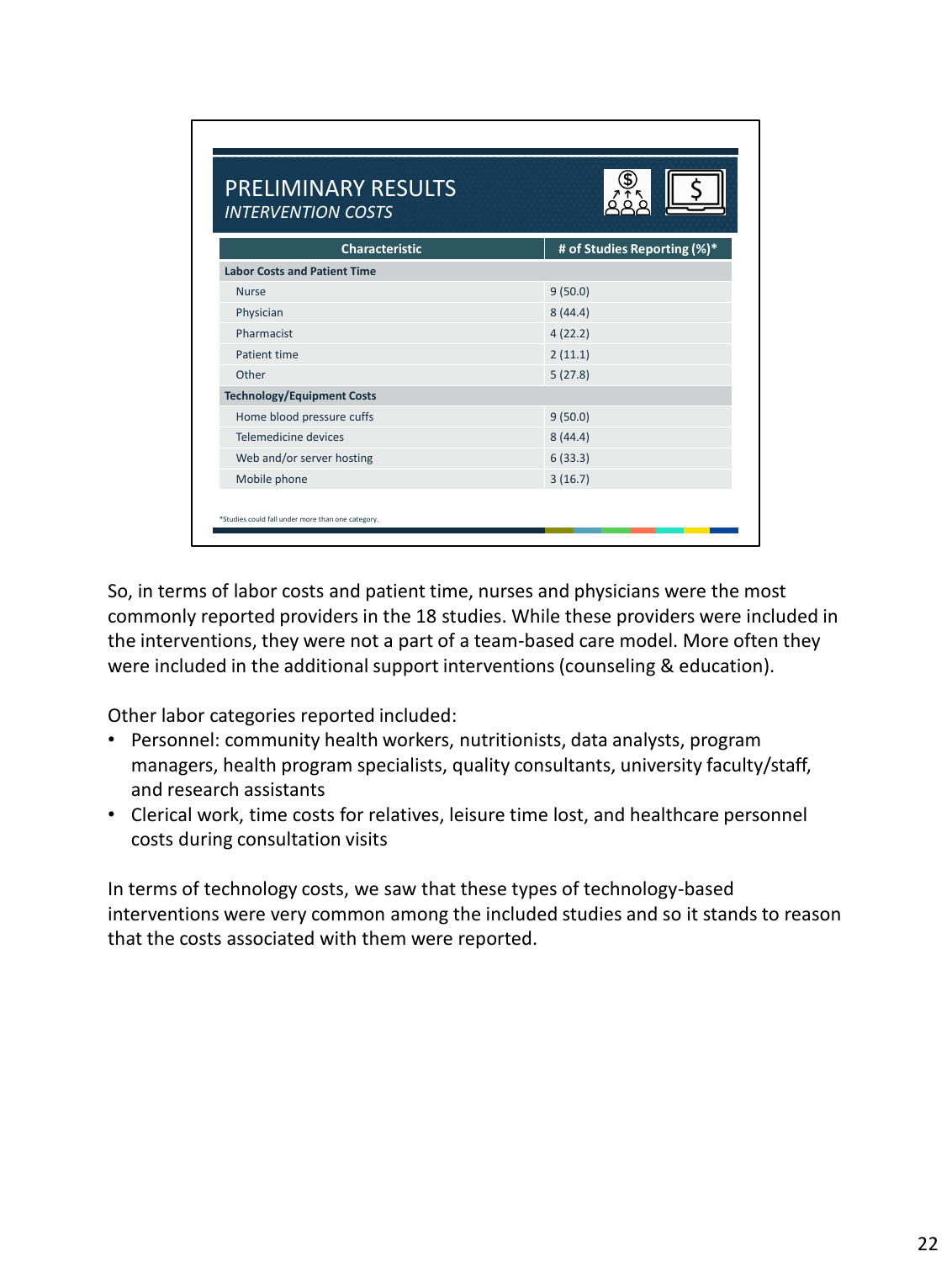| INTERVENTION COSTS, CON'T.                   |                             |  |
|----------------------------------------------|-----------------------------|--|
| <b>Characteristic</b>                        | # of Studies Reporting (%)* |  |
| <b>Materials/Supplies Costs</b>              |                             |  |
| Office supplies, printing, mailing           | 3(16.7)                     |  |
| Patient education materials                  | 3(16.7)                     |  |
| Provider training materials                  | 2(11.1)                     |  |
| Patient training materials                   | 1(5.6)                      |  |
| <b>Implementation Costs</b>                  |                             |  |
| Education and training materials development | 2(11.1)                     |  |
| Startup costs                                | 2(11.1)                     |  |
| Protocol development                         | 1(5.6)                      |  |

Costs reported related to materials and supplies mostly came in the form of office supplies and patient education materials.

So, while labor & equipment were covered heavily, you can see, not many studies reported costs within these two categories. This is where we started to note the break down, if you will, in the ways the studies reported their costs. Very few ventured beyond the technology costs for the more "mundane" parts or resources needed for an intervention. But I would also point out that these categories and characteristics are somewhat subjective.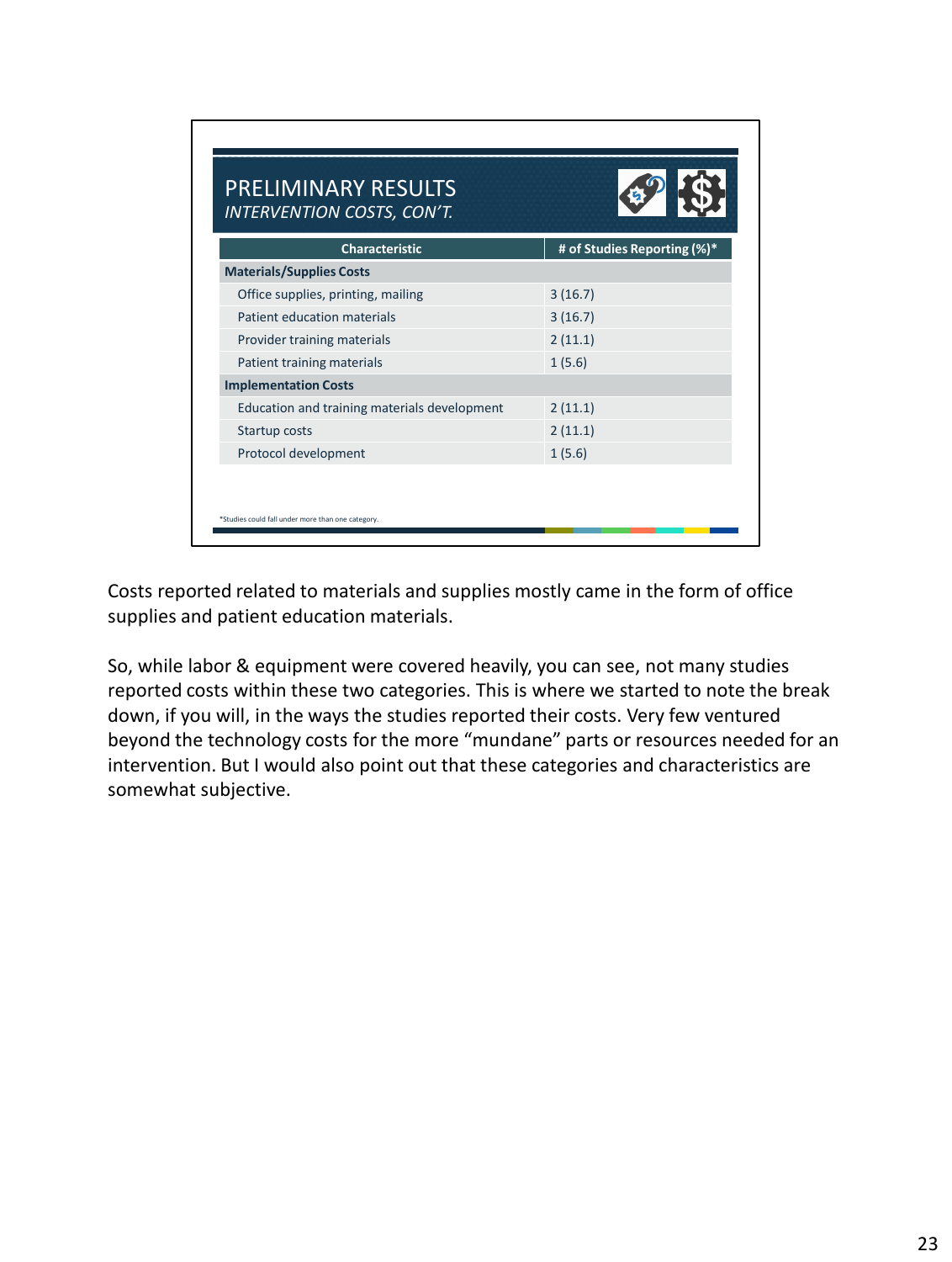| <b>Other Costs</b><br>6(33.3)<br>Prescriptions/Drugs<br>5(27.8)<br>Outpatient care<br>4(22.2)<br>Inpatient care | INTERVENTION COSTS, CON'T.<br>Characteristic | # of Studies Reporting (%)* |
|-----------------------------------------------------------------------------------------------------------------|----------------------------------------------|-----------------------------|
|                                                                                                                 |                                              |                             |
|                                                                                                                 |                                              |                             |
|                                                                                                                 |                                              |                             |
|                                                                                                                 |                                              |                             |
|                                                                                                                 | <b>Contracted services</b>                   | 3(16.7)                     |
|                                                                                                                 |                                              |                             |
|                                                                                                                 |                                              |                             |
|                                                                                                                 |                                              |                             |

Other costs mostly consisted of prescriptions and outpatient care. One study didn't provide a cost per patient; it only reported costs related to compensation in the form of gift cards.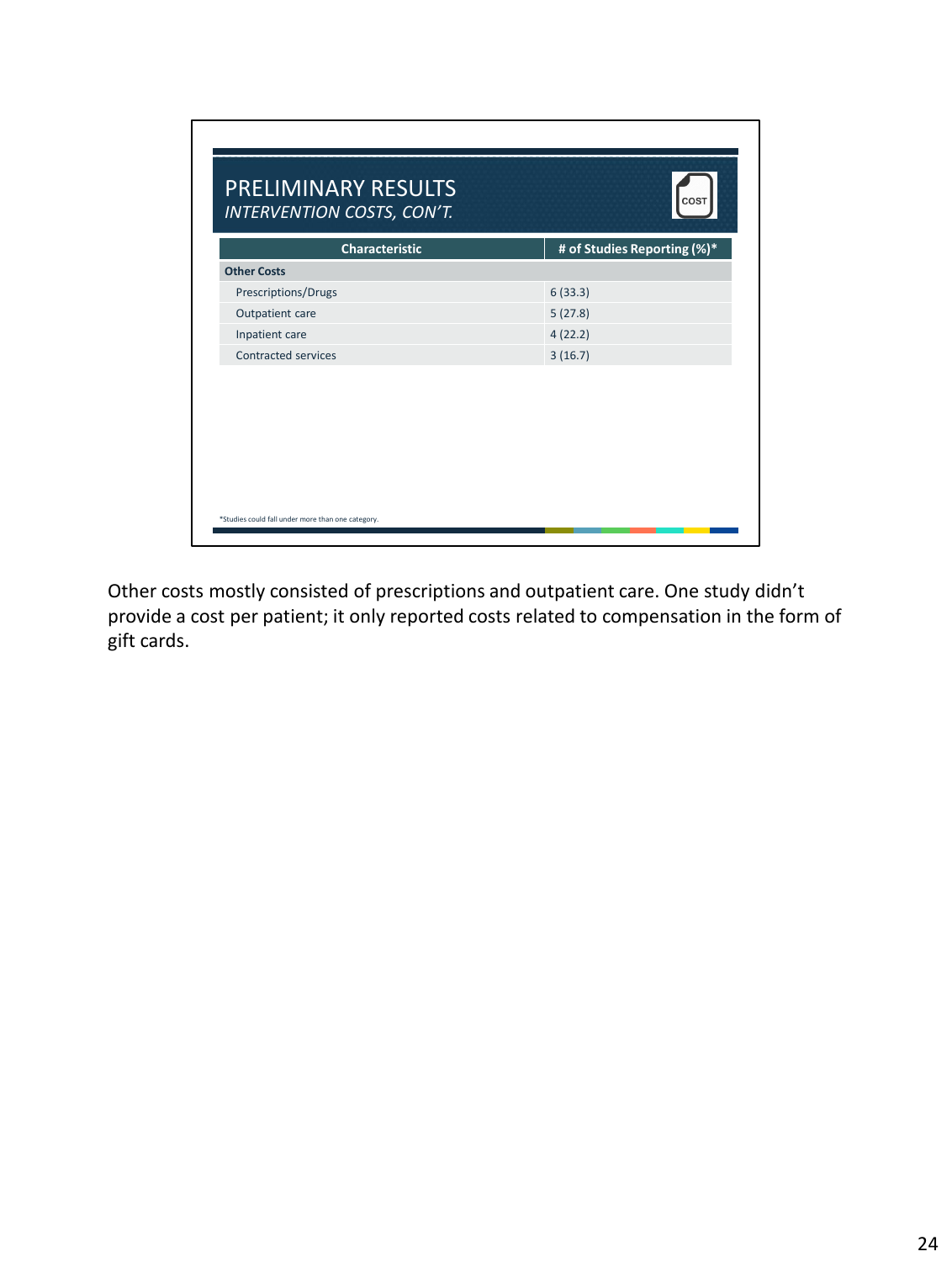

So, we've looked at what resources might be needed for SMBP. But I have a quick question for everyone: what do you think it costs, in dollars per patient, to implement SMBP in the US? I have a multiple choice poll question that should show up shortly.

## **How much do you think it costs to implement SMBP?**

\$40.20 per patient \$909 per patient \$223 per patient \$1,275 per patient

Ok, let's see what we're getting here…

Well, you might be surprised to find out that you're all correct!!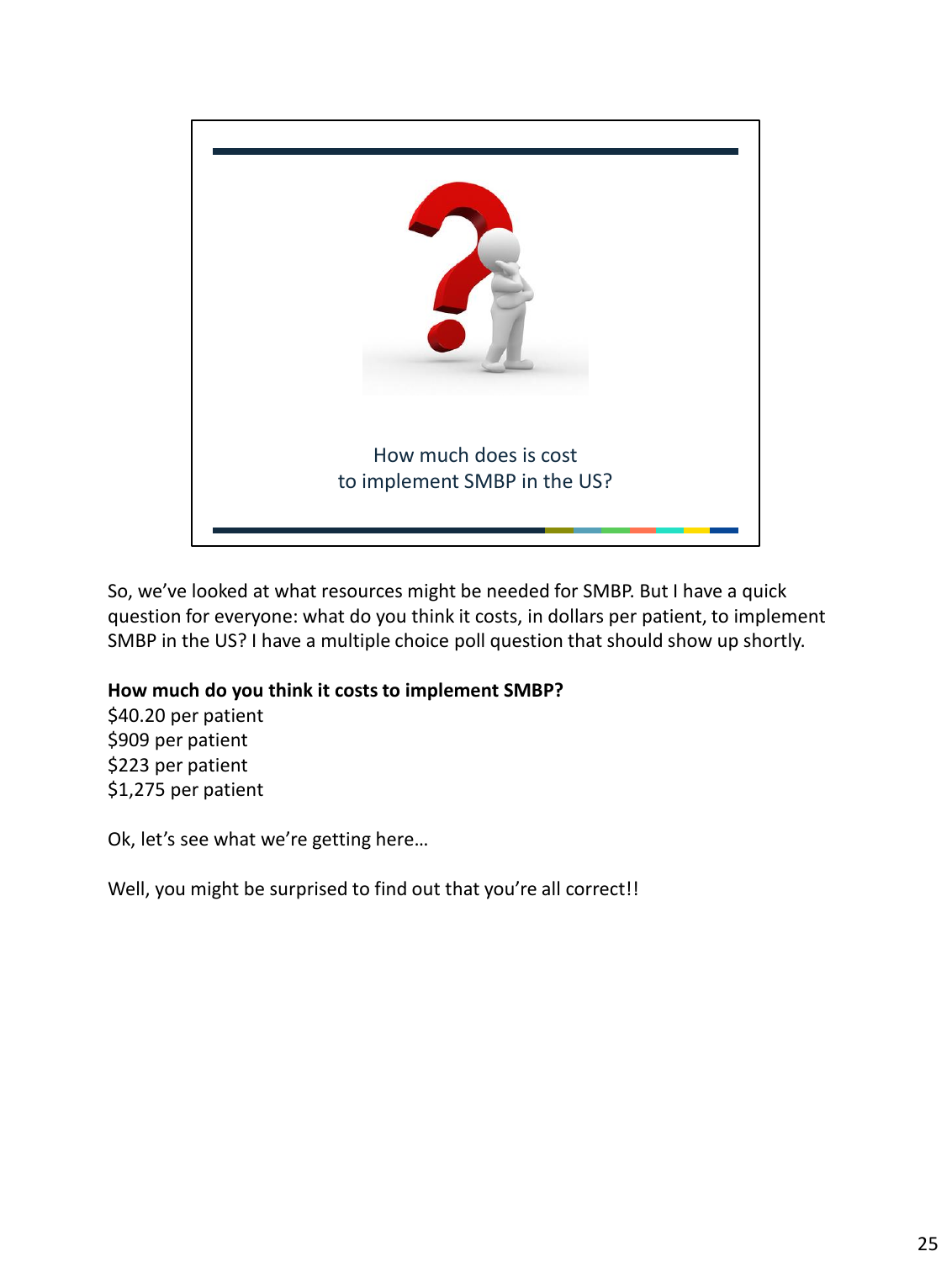

We found the cost per patient in the US ranged from around \$32-1,275. and the medical costs ranged from \$1,590-13,494 per patient. Obviously, these are quite large windows – a lot of which is due to the intervention length (3-48 months), the personnel involved, the technology, or the scope of the intervention.

As these are still the preliminary results, we haven't converted the international costs to US dollars, but we did find evidence in Denmark, Norway, the UK, and Argentina.

And in terms of funding sources, this mostly came from grants from NIH, CMS, and the Veterans Administration.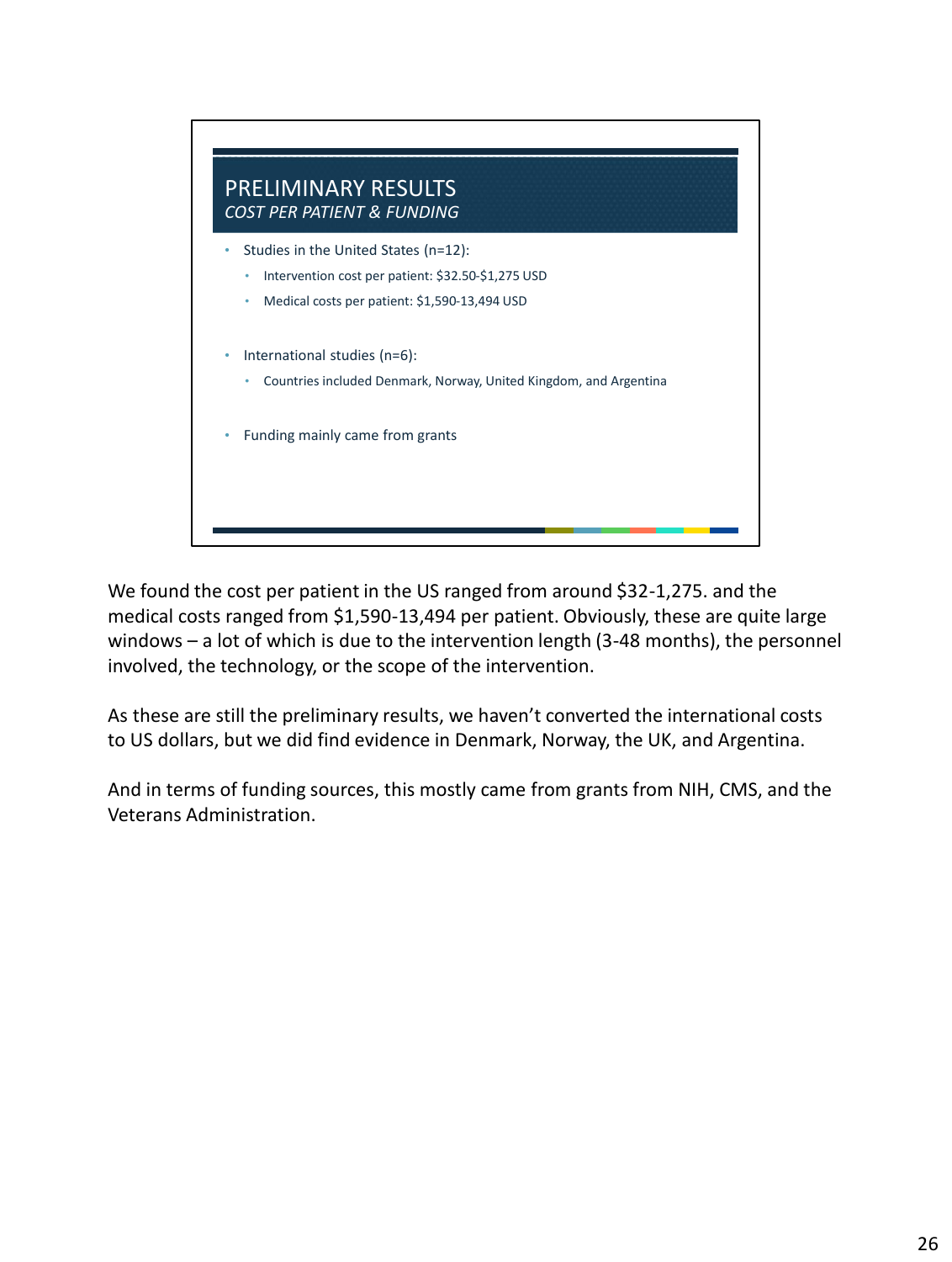

**Strengths** 

- From the perspective of health care organizations, implementing SMBP with AS or TBC can be beneficial as it engages health care professionals to create a network of care.
- In addition to the clinical and economic benefits, could also increase patient trust and satisfaction with their health care providers.

# Limitations

- One general limitation we found was the inability to do "cost per patient" comparison.
	- This was largely due to what constituted for the different types of support and the variation in what was reported. Some studies distinguished between intervention specific costs and medical costs (inpatient/outpatient care), and some only provided intervention costs (home BP machine, costs of mailing, etc.).
	- As we continue to analyze the qualitative context to the data, we hope to gain more understanding materials and resources are needed to implement SMBP.
- As well, there was a lack of consistency with how the studies categorized their costs. Some researchers might have counted the provider and patient training materials under the implementation cost category with material development. Some might have considered the office supplies under startup costs.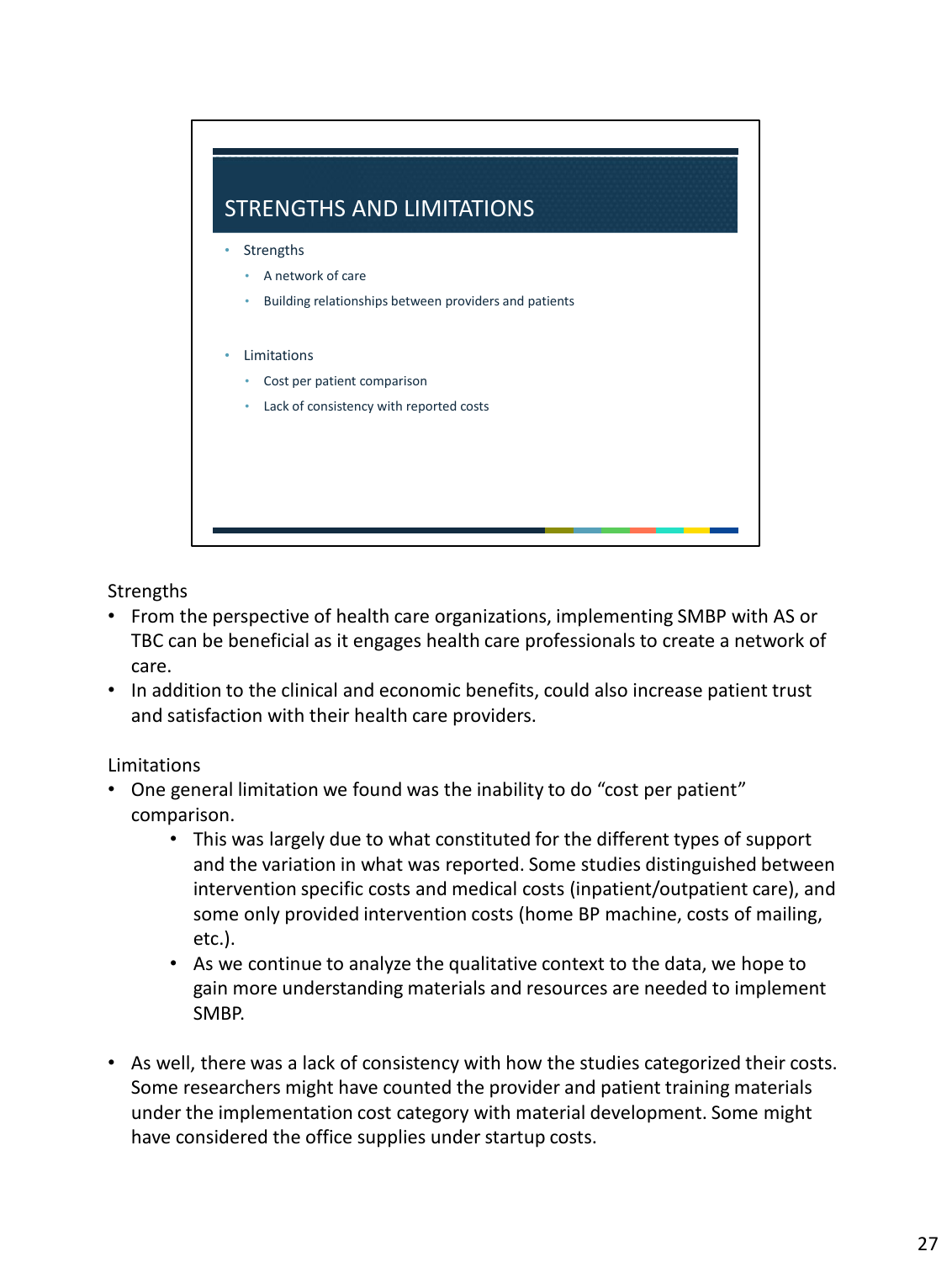• However, we hope that as we continue with our analyses, we might be able to shed some light on these areas and provide public health practitioners with meaningful and useful information.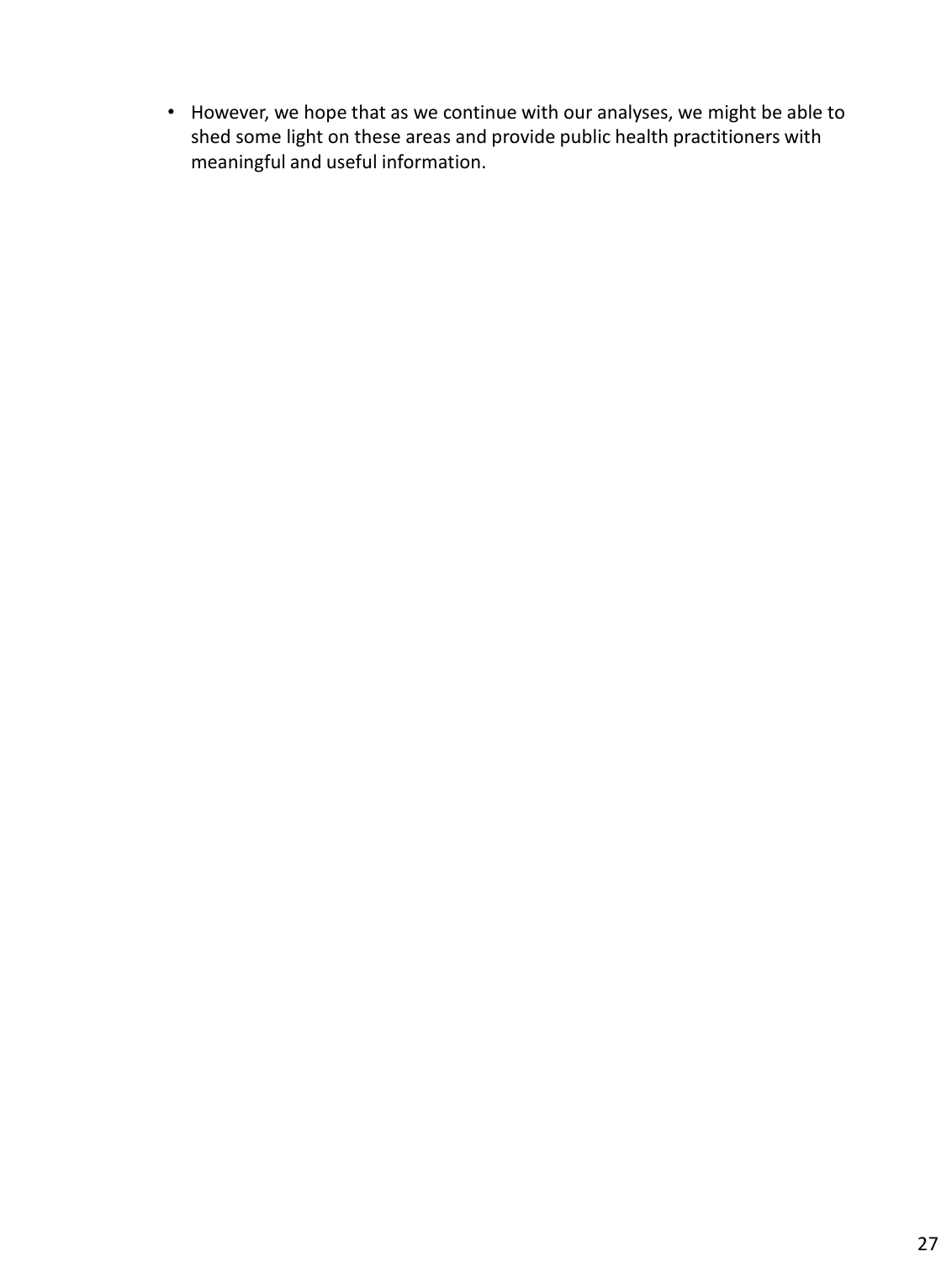

And so in summary:

- We know that heart disease has serious consequences in terms of health and medical costs.
- But we know that hypertension is a preventable and modifiable risk factor, one that SMBP can help with.
- And now we know that implementing SMBP interventions can cost anywhere between \$32-1,200 USD.

However, due to the large variation in the available evidence on the types of costs and amounts, more research and information is needed to help public health practitioners and patients understand the weight of using SMBP to manage their health.

In terms of next steps, we will continue to conduct our analyses to see where the connections can be made with the resources and the costs reported, particularly with how these play out according to the different types of SMBP. And we're aiming to publish our results in a peer-reviewed journal. As we move through the project, we hope to develop technical assistance for implementing SMBP for different users.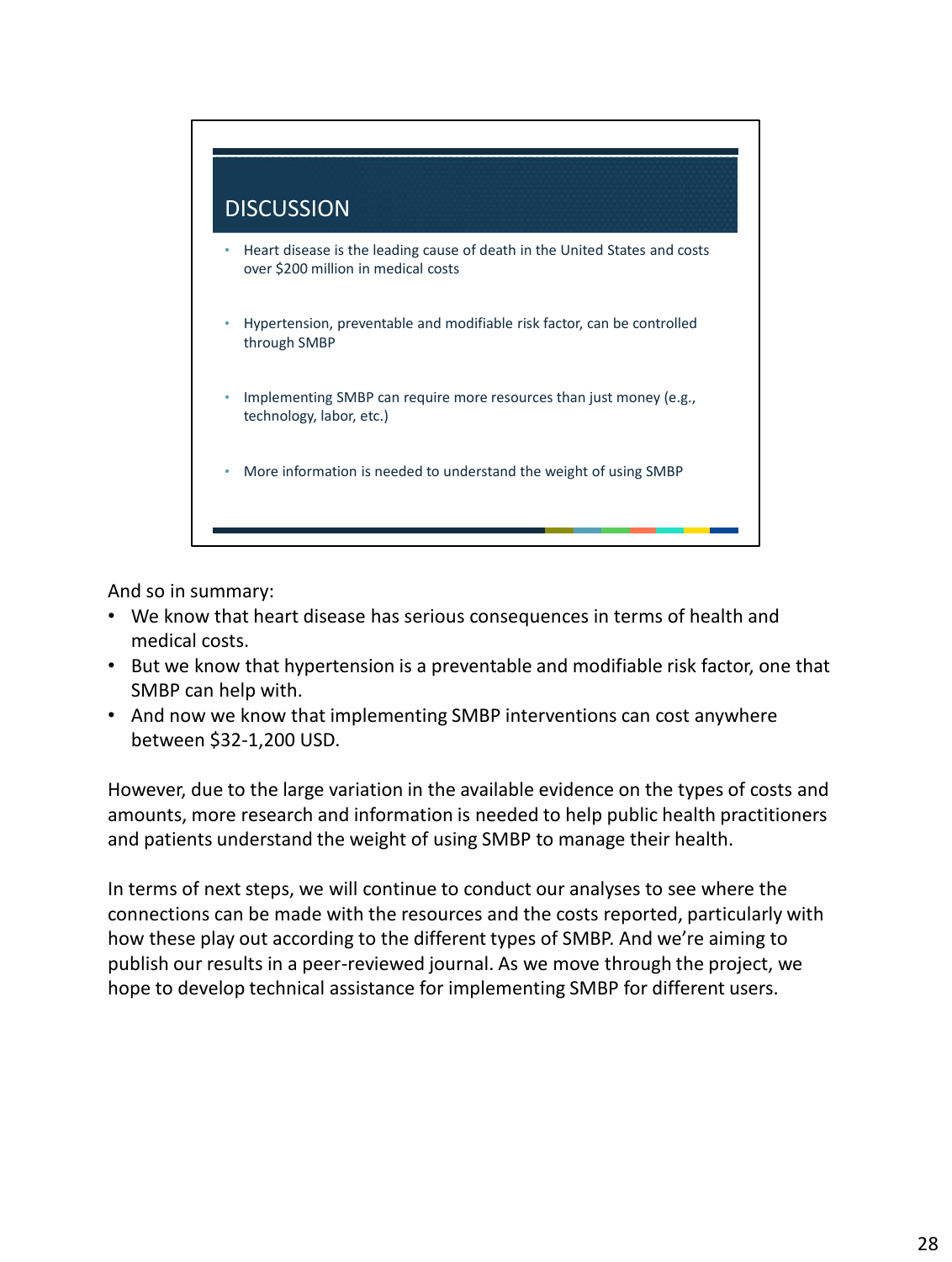

- 1. Wall HK, Ritchey MD, Gillespie C, Omura JD, Jamal A, George MG. Vital signs: recent prevalence of key cardiovascular disease risk factors for Million Hearts 2022, 2011-2016. MMWR Morb Mortal Wkly Rep. 2018;67:983–991.
- 2. Fryar CD, Ostchega Y, Hales CM, Zhang G, Kruszon-Moran D. Hypertension Prevalence and Control Among Adults: United States, 2015–2016. National Center for Health Statistics Data Brief, no 289. Hyattsville, MD: National Center for Health Statistics; 2017.
- 3. Farley TA, Dalal MA, Mostashari F, Frieden TR. Deaths preventable in the United States by improvements in the use of clinical preventive services. *Am J Prev Med*. 2010;38(6):600–609
- 4. Law MR, Morris JK, Wald NJ. Use of blood pressure lowering drugs in the prevention of cardiovascular disease: meta-analysis of 147 randomised trials in the context of expectations from prospective epidemiological studies. BMJ 2009; 338.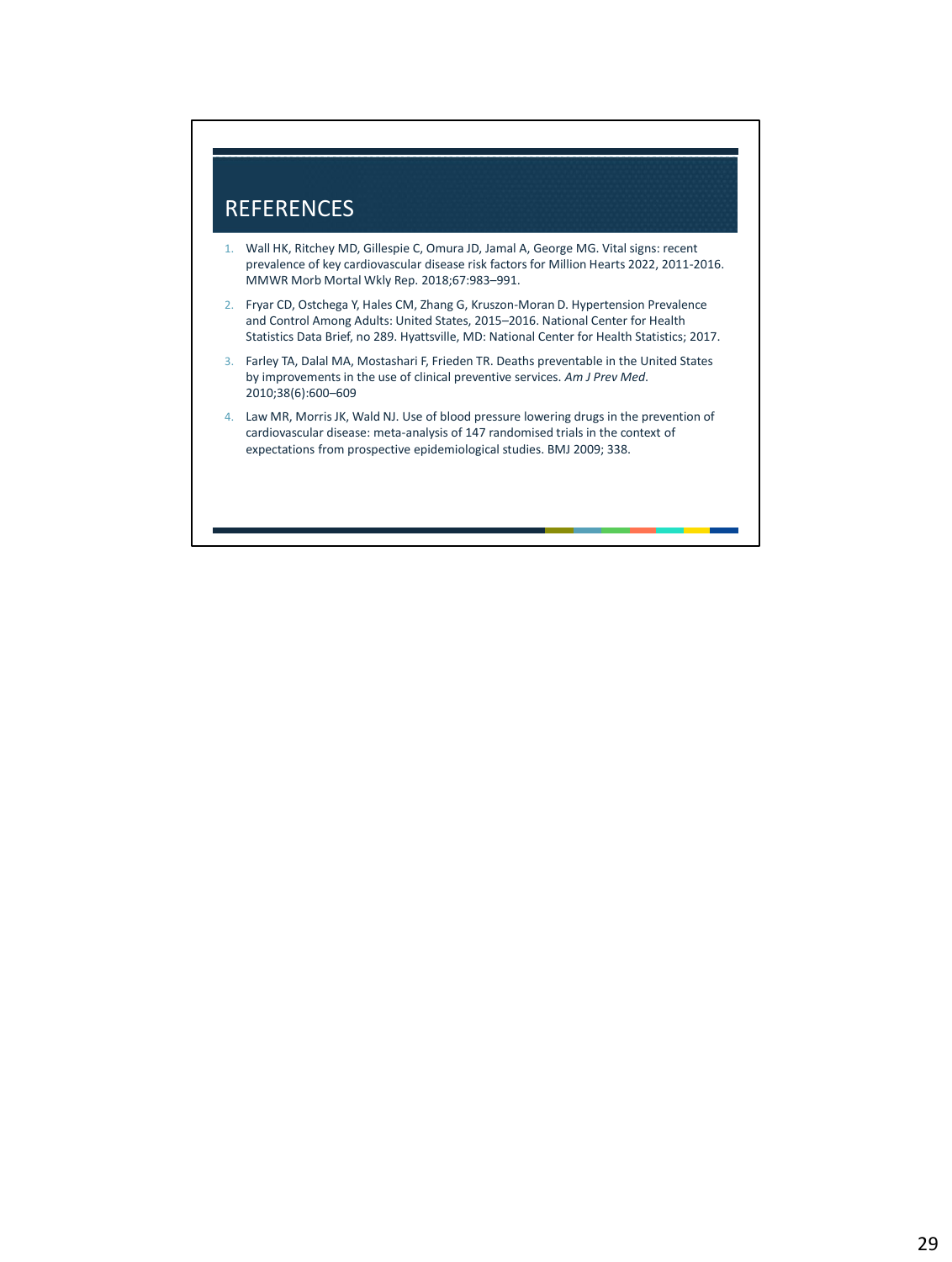

At this time, we'll take questions, but first we'll check to see if any questions have come in through the Q&A box.

#### **\*If we have questions ask the questions posed by the attendees to the presenter\***

#### **\*If we do not have questions, proceed with the script below**\*

Since it appears that we have no questions at this time from the audience, we have some questions that we wanted to ask that might be insightful to our participants.

#### Questions:

## **You mentioned SMBP alone, with additional support, and team-based care in this presentation. Are there any other forms of SMBP?**

Great question. So, I touched on the area of interactive digital interventions in the beginning this presentation (as a part of additional support). The Community Guide has researched the use of electronic devices to receive personalized and automated guidance on blood pressure self-management by patients with hypertension. They recommended it with sufficient evidence back in 2017. However, they did note SMBP as a potential influencer on the effectiveness of digital interventions. There's some more work that needs to be done in this area, but that is another "form," so to speak, of SMBP.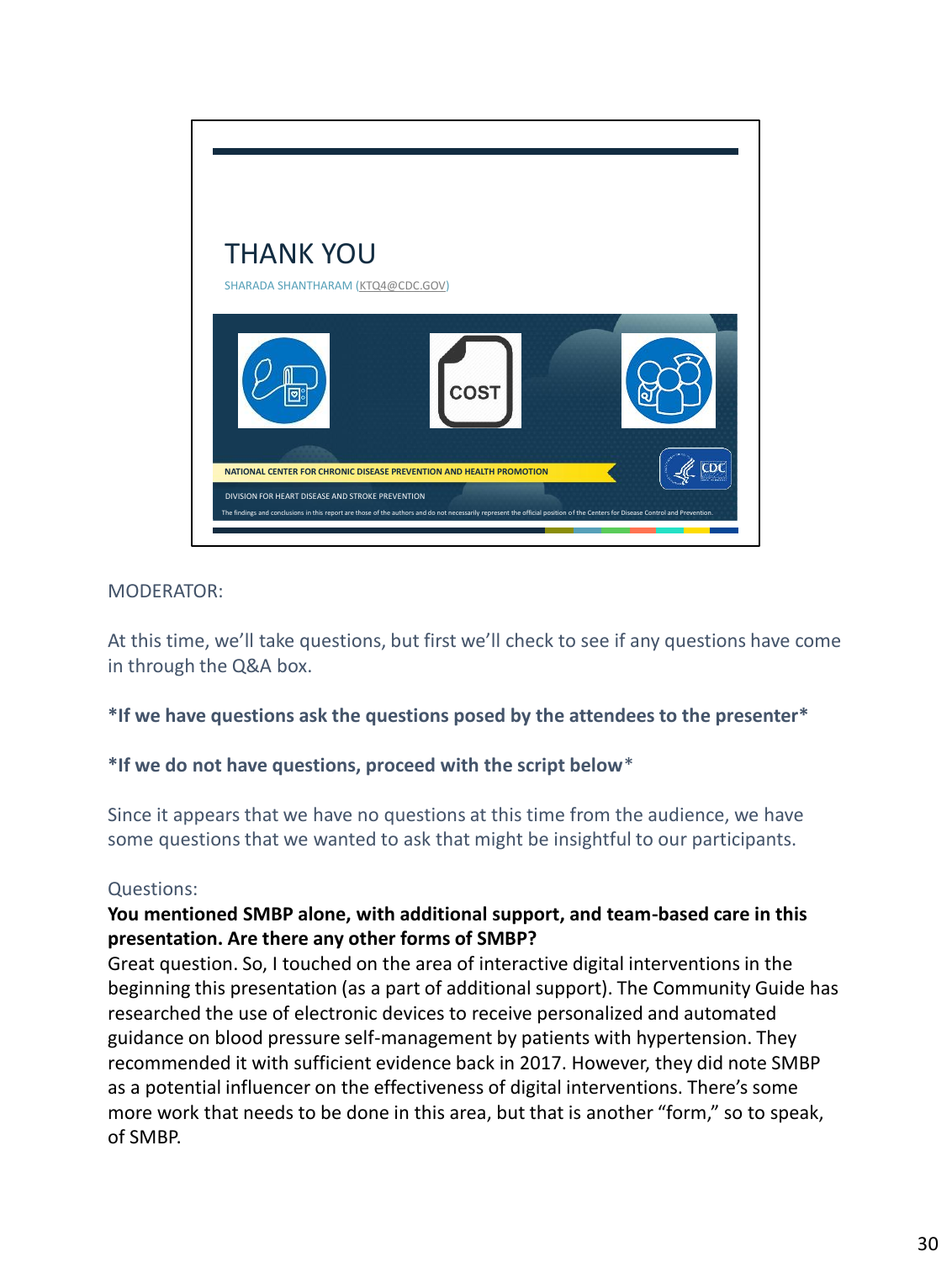## **Aside from cost, are there any other considerations I should keep in mind when implementing SMBP?**

Oh, absolutely! What I presented today are really from the implementer's, or provider's, side. There's always the patient side to health care, right? So, oftentimes a patient may need to purchase the blood pressure monitoring device on their own. While these devices are not inherently expensive, they do incur a cost. With that in mind, insurance coverage for SMBP is not universal – it varies by state and individual insurance plans. Traditional fee-for-service models often reimburse only for office-based visits and services, so things done at the home are not typically covered. I suggest implementers or providers look to Medicare and Medicaid, or even flexible spending accounts, when speaking with their patients to see how one can reduce this patient-level barrier or burden. Million Hearts has some great resources in this area – highly recommend viewers check out their website.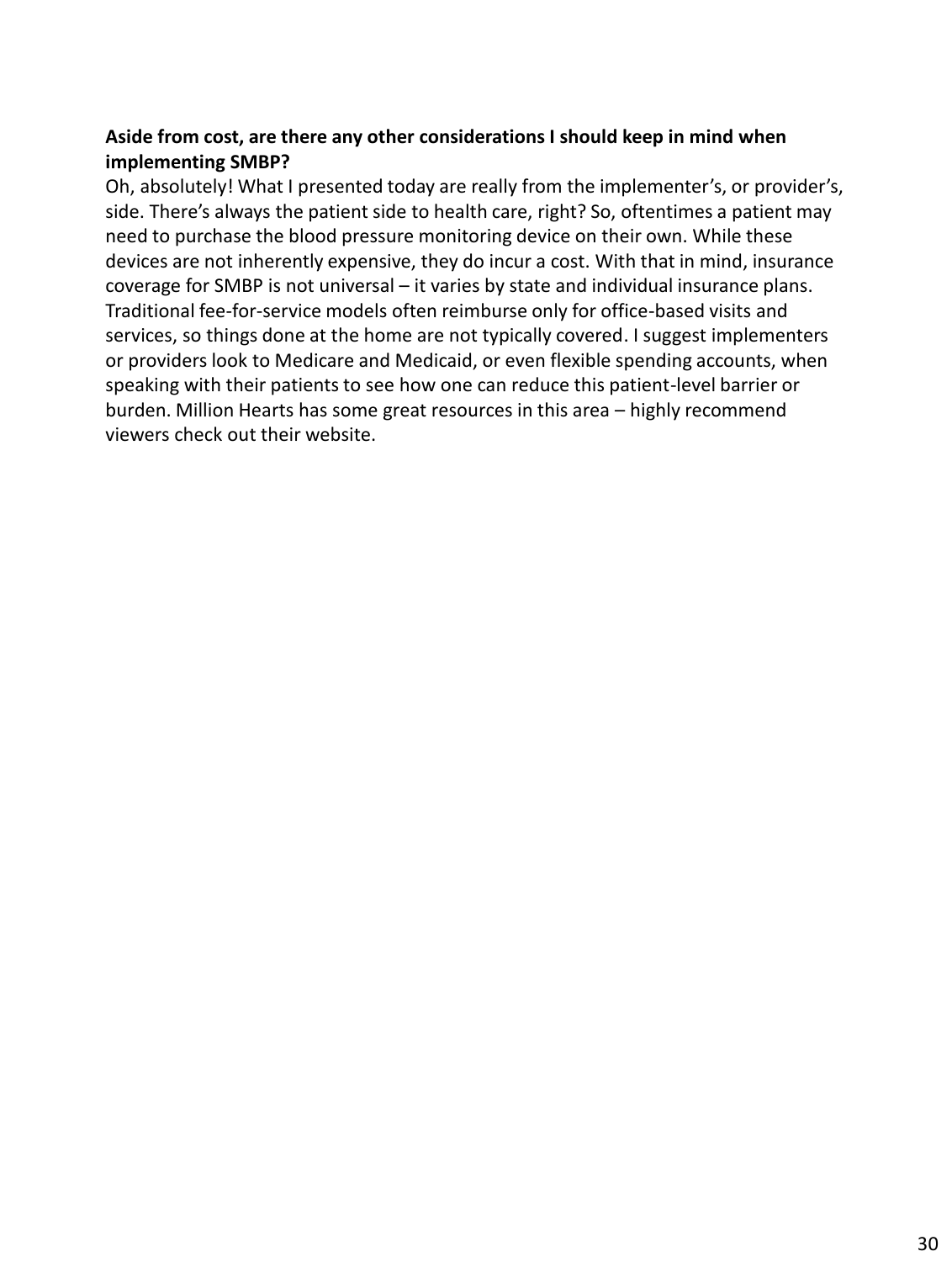

Next, please stay with us for two short poll questions.

Please allow a few seconds for the poll to pop up on your screen. We will pause for a few moments after the question is presented to give you time to answer. One moment everyone.

**\*Moderator present poll question. Make sure to read the following after presenting each.\***

The **[first, second]** question should be showing, it read **[read question and potential answers]**

Please respond with the appropriate answer at this time.

**The level of information was** Too basic About right Beyond my needs

**The information presented was helpful to me.** Yes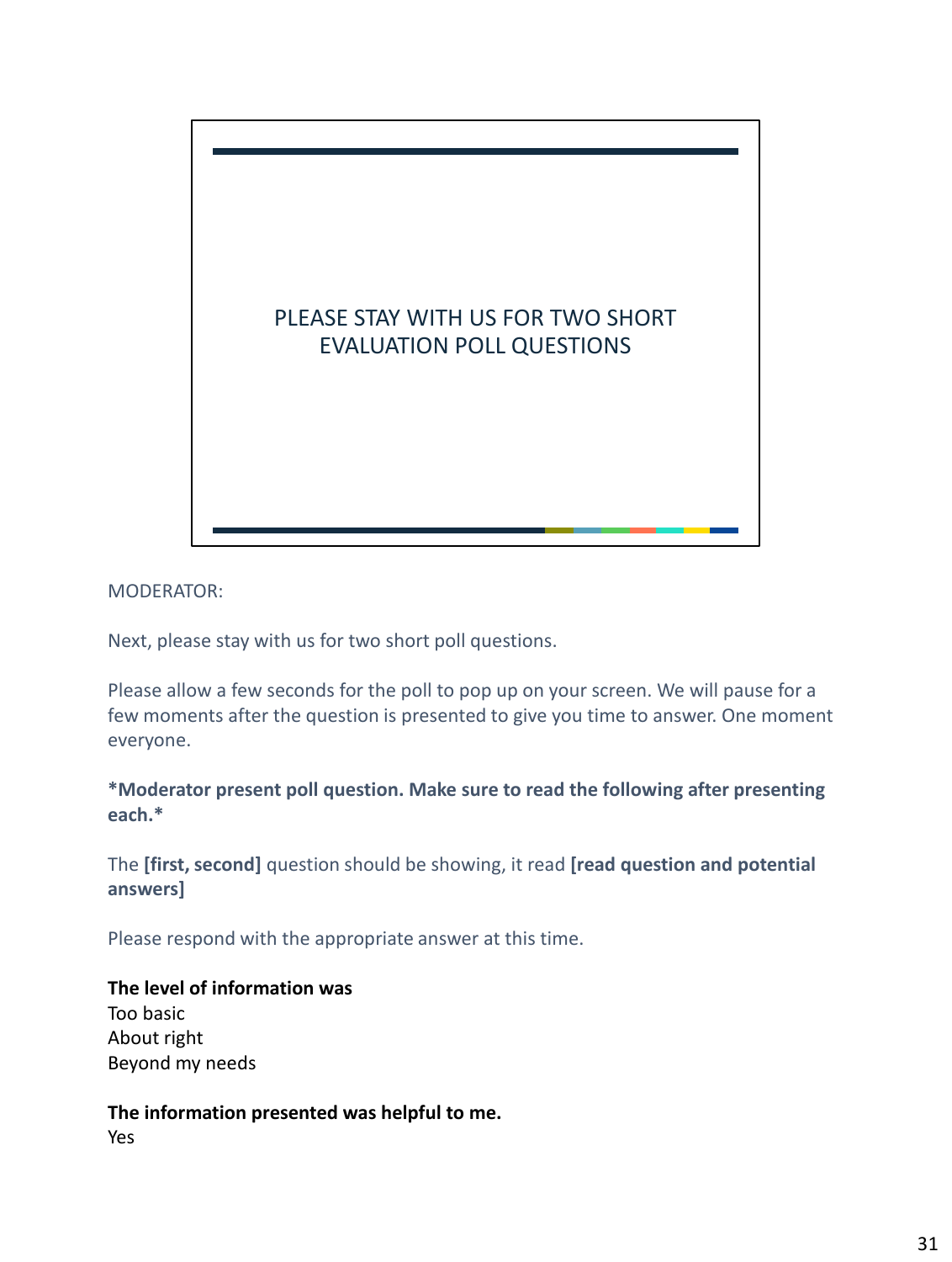Somewhat No not at all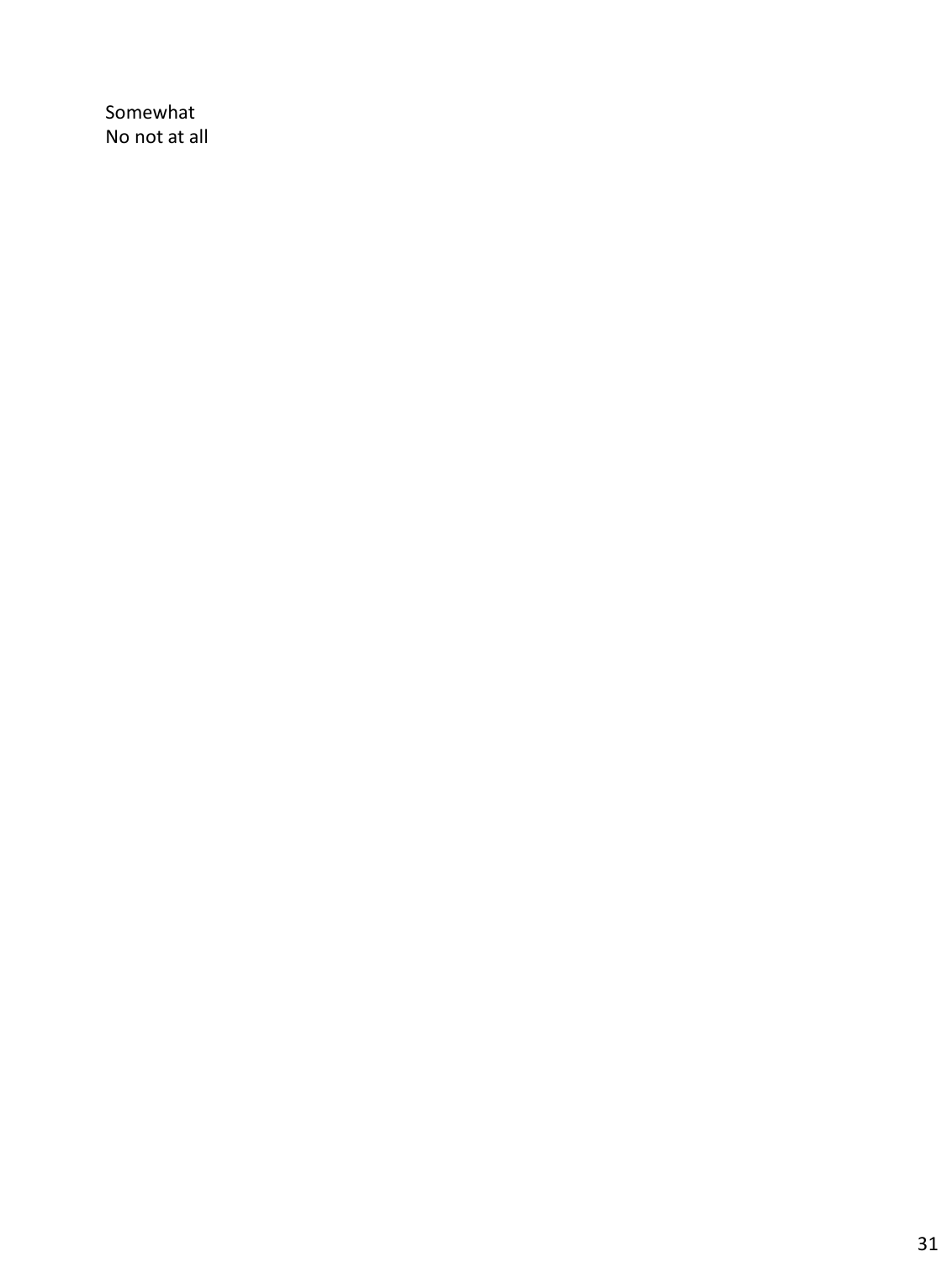

Thank you for your participation!

As a reminder, all sessions are archived and the slides and script can be accessed at our Division website at the link shown. Today's slides will be available in about 3 weeks.

If you have any ideas for future topics or questions, please feel free to contact us at the listed email address on this slide.